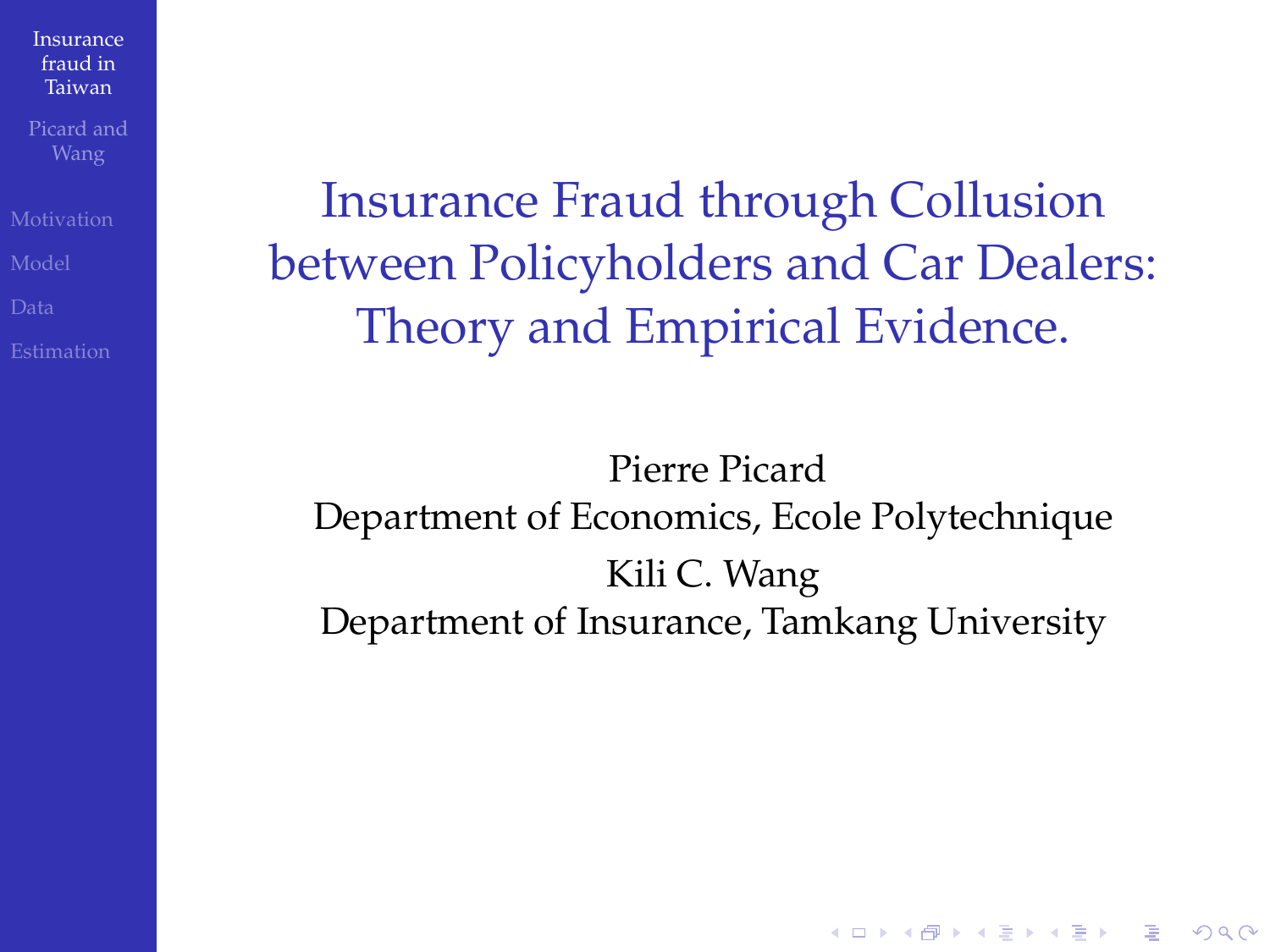#### [Motivation](#page-1-0)

## Insurance fraud and collusion

- Claims fraud is an important source of inefficiency in insurance markets.
- Collusion between policyholders and service providers (car repairers, health care providers...) make fraud easier.
- <span id="page-1-0"></span> Focus on the Taiwan automobile insurance market and on the role of car dealer-owned agents (DOAs).

**KORK STRAIN A STRAIN A STRAIN**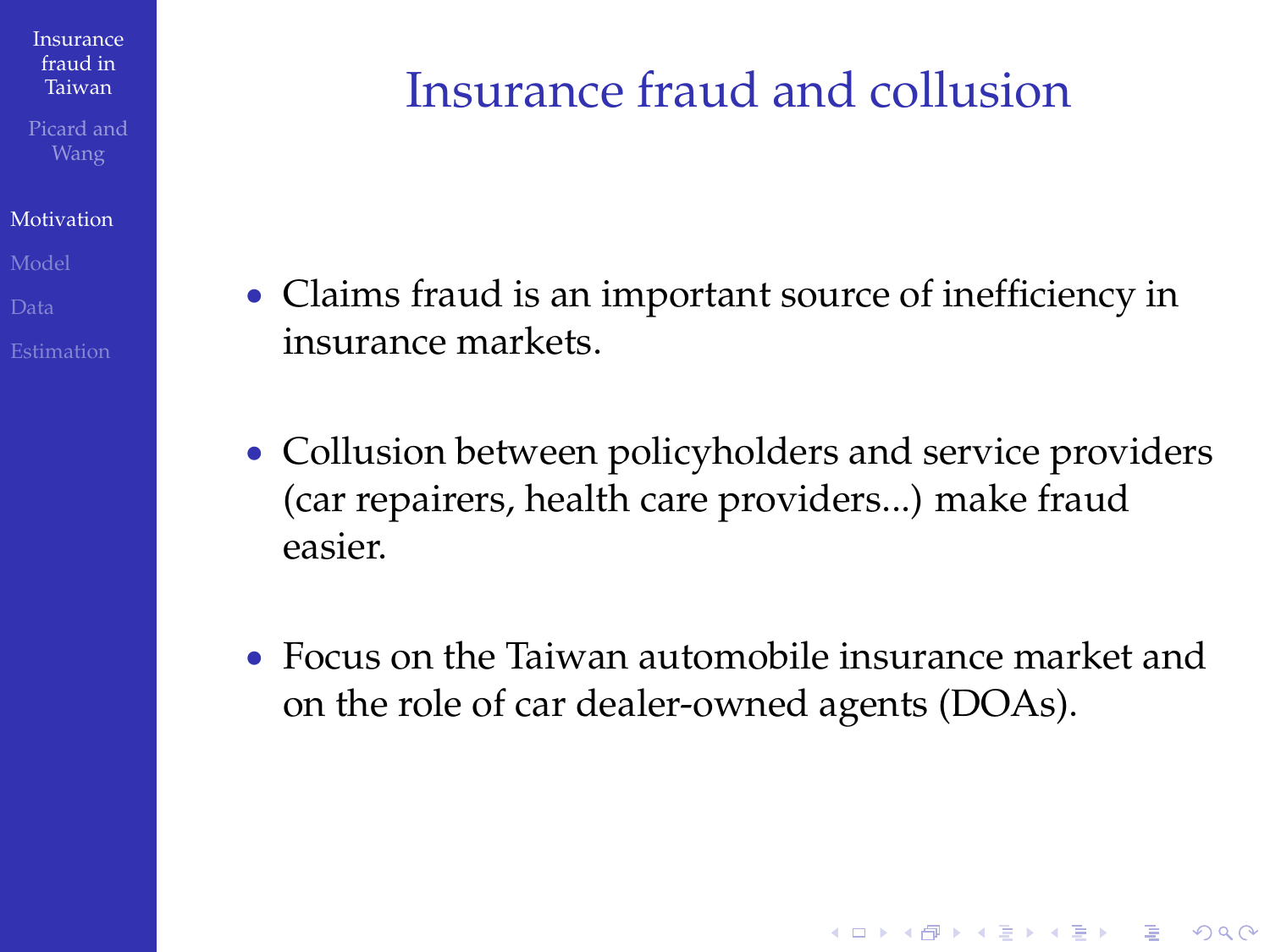[Motivation](#page-1-0)

## On the role of DOAs

- In Taiwan, a large percentage of automobile insurance contracts are sold through DOAs : 51.4% in our data base.
- Most DOAs own a repair shop : they have an informational advantage (difficult to establish that a claim has been falsified).
- DOAs own the list of their clients: they have a large bargaining power.
- Repairing or maintaining vehicles, handling claims and renewing insurance contracts enable DOAs to maintain constant contact with their clients.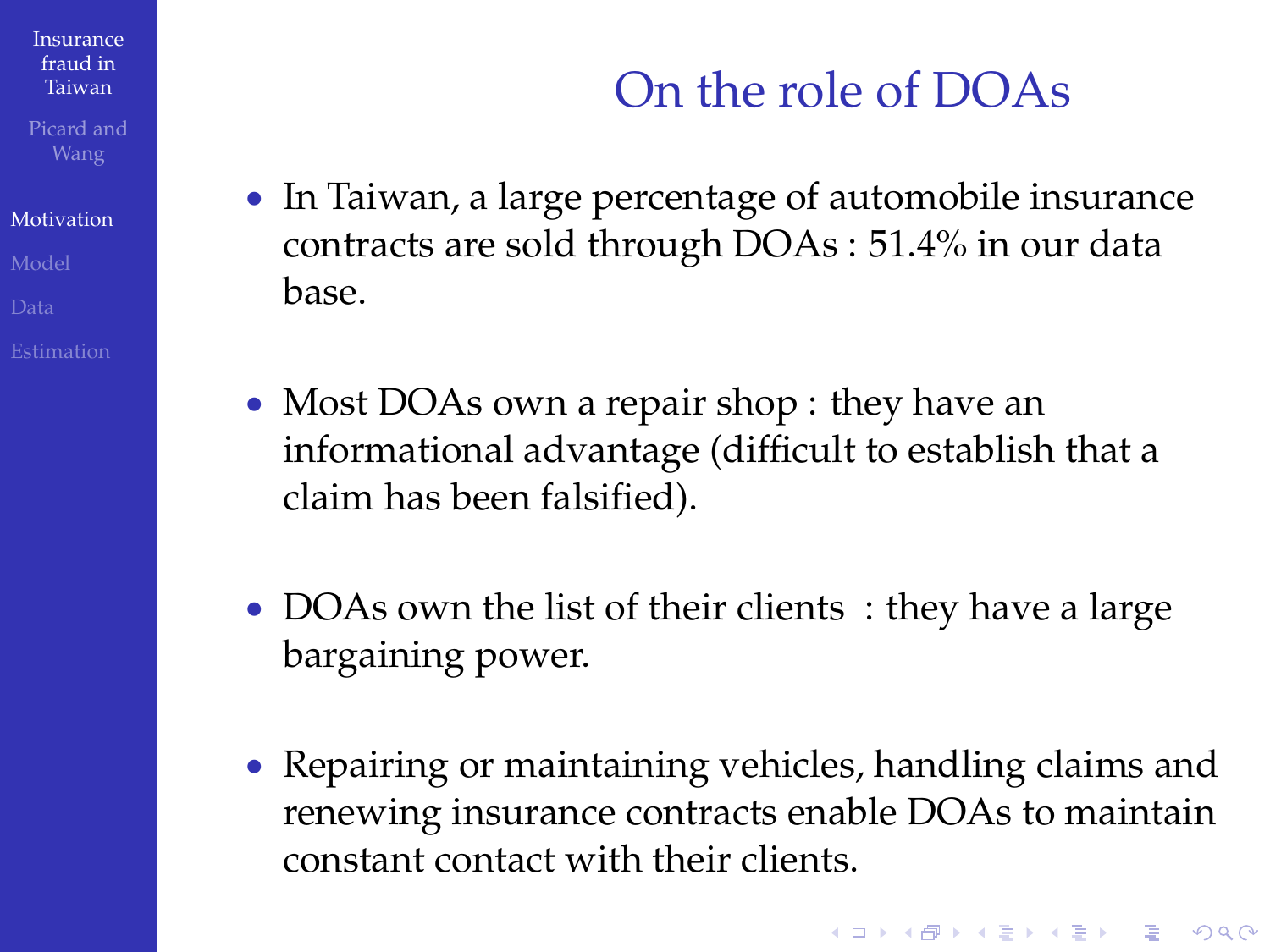#### [Motivation](#page-1-0)

## The curious timing of automobile claims in Taiwan

 Li et al. (2013) observe that a large proportion of claims are filed during the last month of the policy year.

- This is confirmed by our own data base.
- They interpret this phenomenon as a recouping premium effect.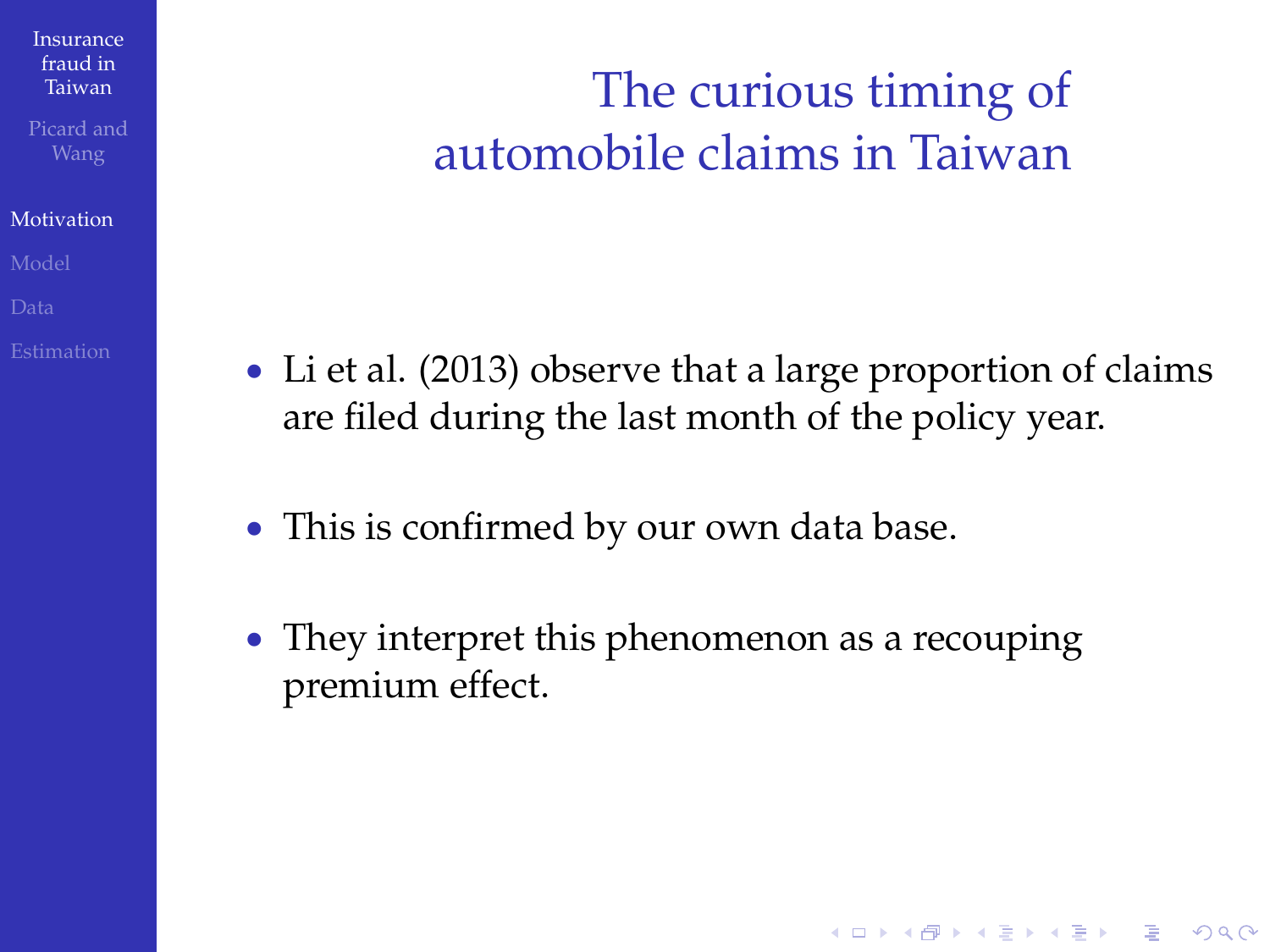

Figure 1 Distribution of claims and average claim cost (first claims)

K ロ ▶ K @ ▶ K 할 ▶ K 할 ▶ . 할 | K 9 Q @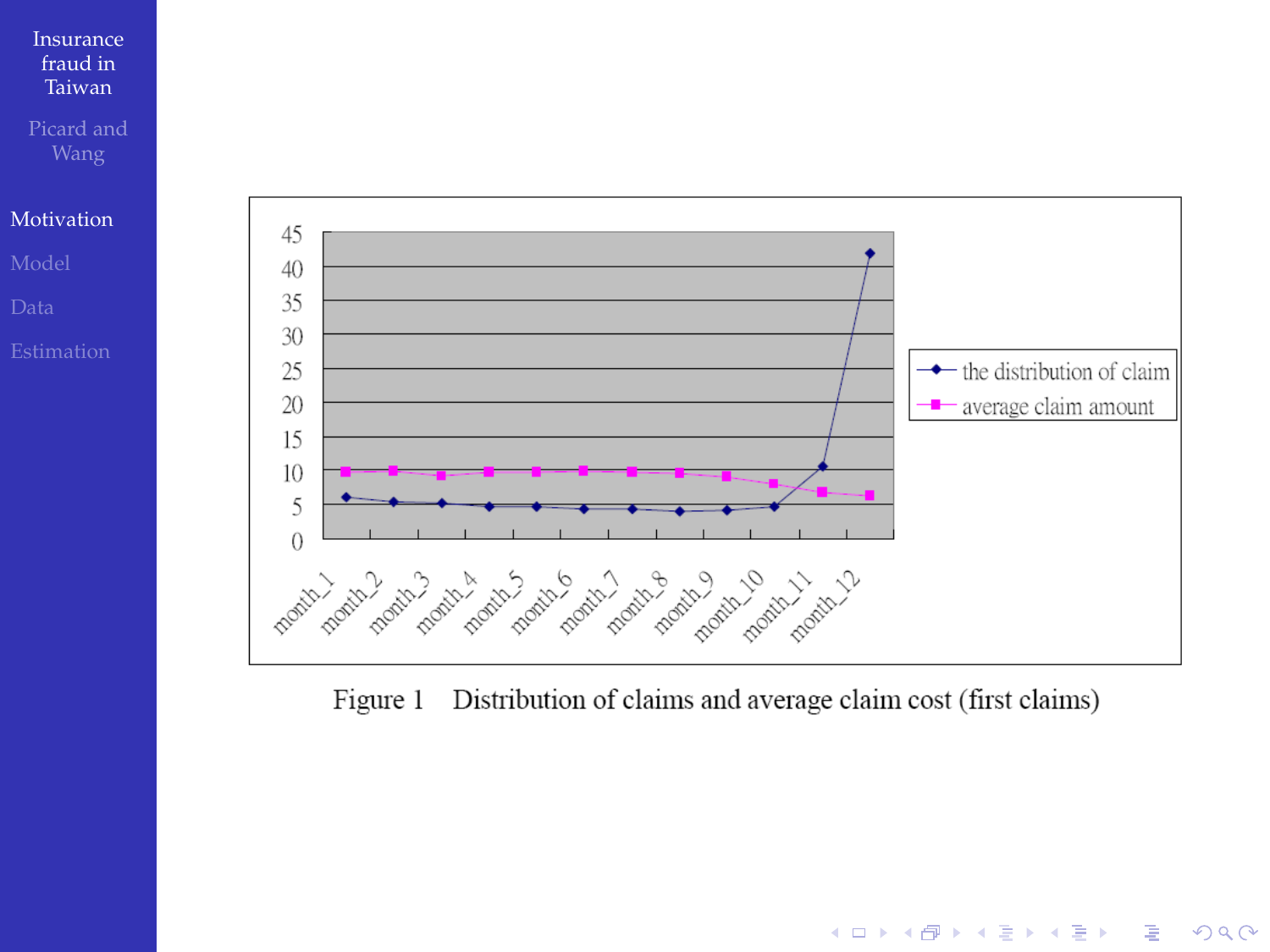#### [Motivation](#page-1-0)

## Three types of damage insurance contracts in Taiwan

- Type A contracts : widest scope of coverage (all kinds of collision and non-collision losses) + deductible.
- Type B contracts : the same area of coverage as type A contracts with some exclusions in the case of non-collision losses + either deductible or no deductible.
- Type C contracts : covers only collision losses without deductible.
- Claims are per accident : one claim for each accident.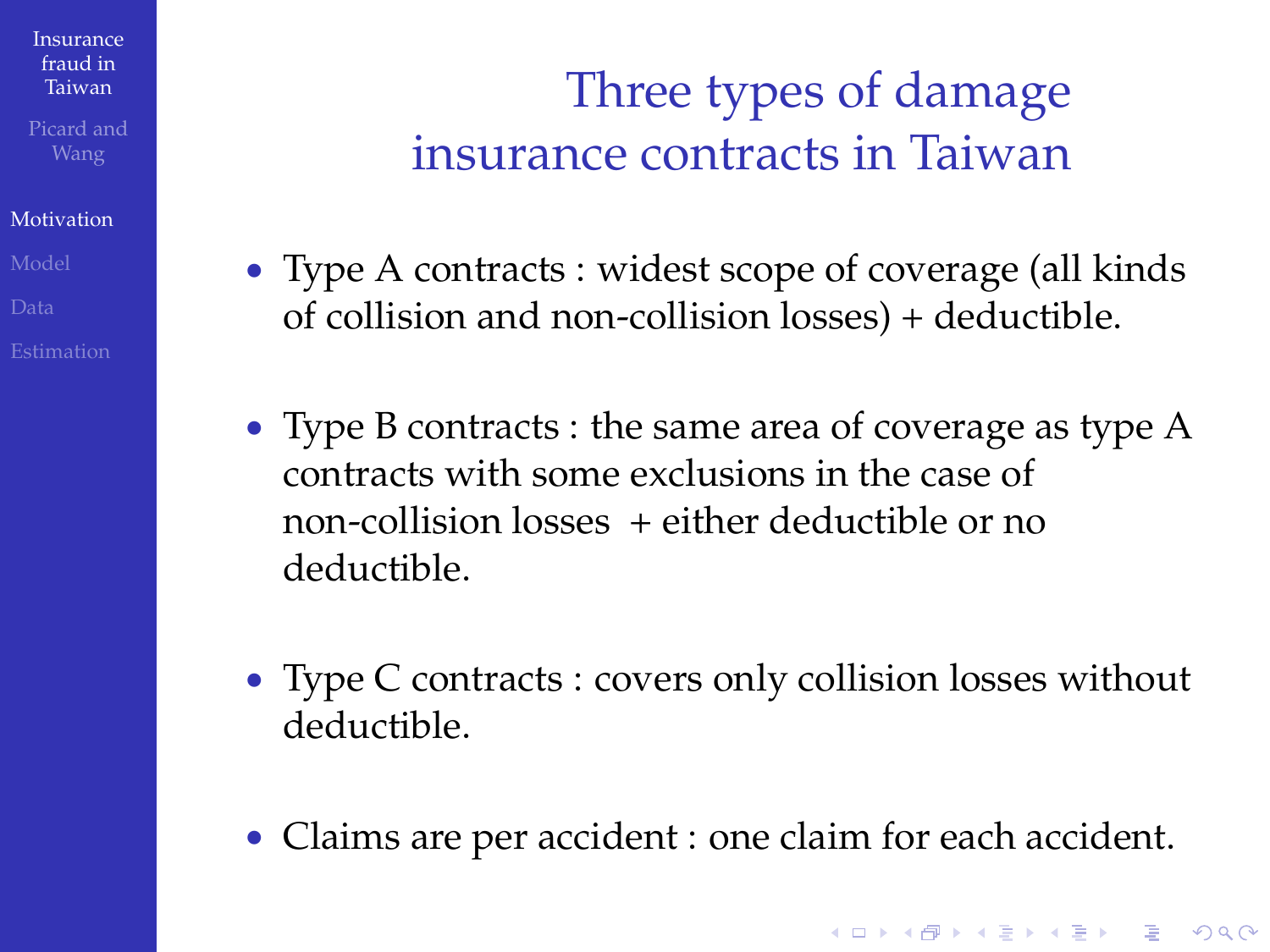#### [Motivation](#page-1-0)

#### The insured who has not filed any claim during one year gets a discount on the next year premium.

Bonus-malus system

- Symmetrically, there is an increase in premium proportionally to the number of claims.
- The bonus-malus forgives the first claim within three years.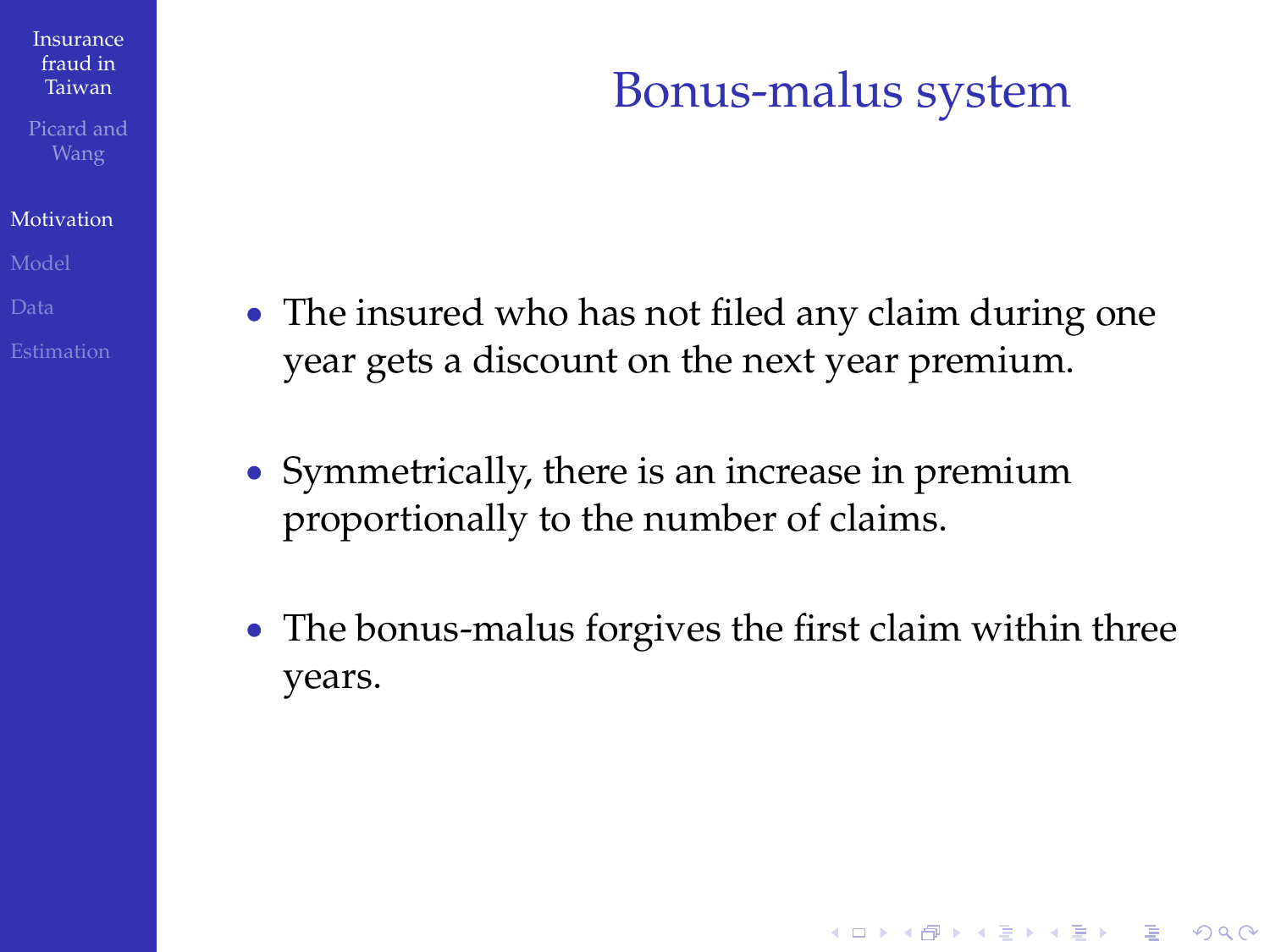Picard and

#### [Motivation](#page-1-0)

- 
- 
- 

# Manipulating claims

- Opportunist policyholders may take advantage of manipulating claims.
- Li et al. (2013) : the policyholders who didn't file any claim before the policy going to an end may feel legitimate to recoup some money back from the insurance company by filing small false claims near the end of the year.
- Policyholders may file one unique claim with the cumulated losses of two events in order to bear the deductible burden only one time  $\Longrightarrow$  postponing the claim of an accident in case another accident follows.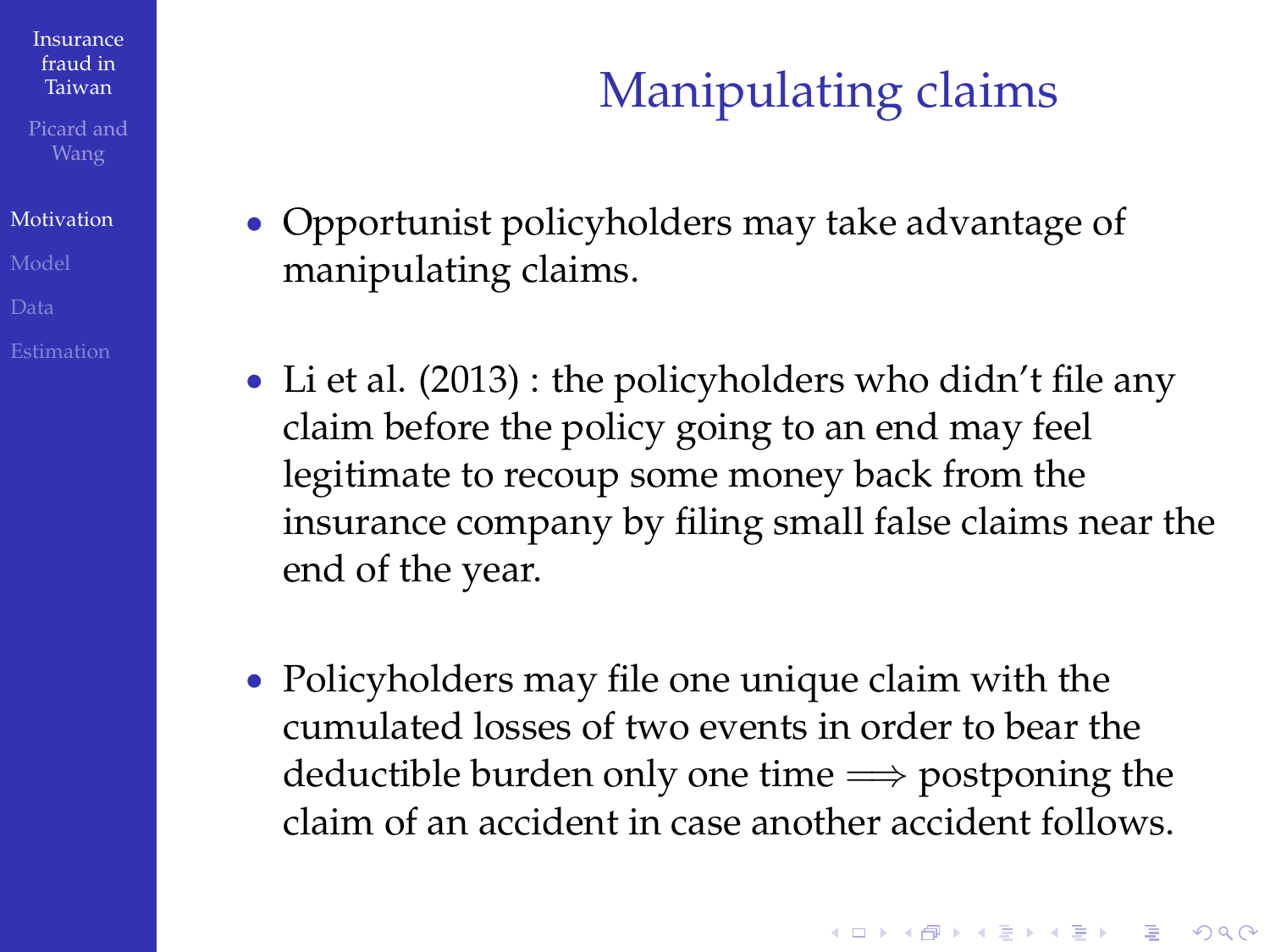Picard and

#### [Motivation](#page-1-0)

- Type A and B contracts are particularly subject to this kind of manipulation (they include coverage for other losses than collision between two cars).
- The Taiwanese bonus-malus system reinforce the gain of this manipulation for policyholders who plan to renew their contract : claims filed in the last month of the policy year *t* will be taken into account in the premium paid in  $t + 2$  + first accident is forgiven.
- Thus, postponing claims and filing a unique claim for two events is at the same time a way to defraud the deductible contractual mechanism and an abuse of the Taiwanese bonus-malus system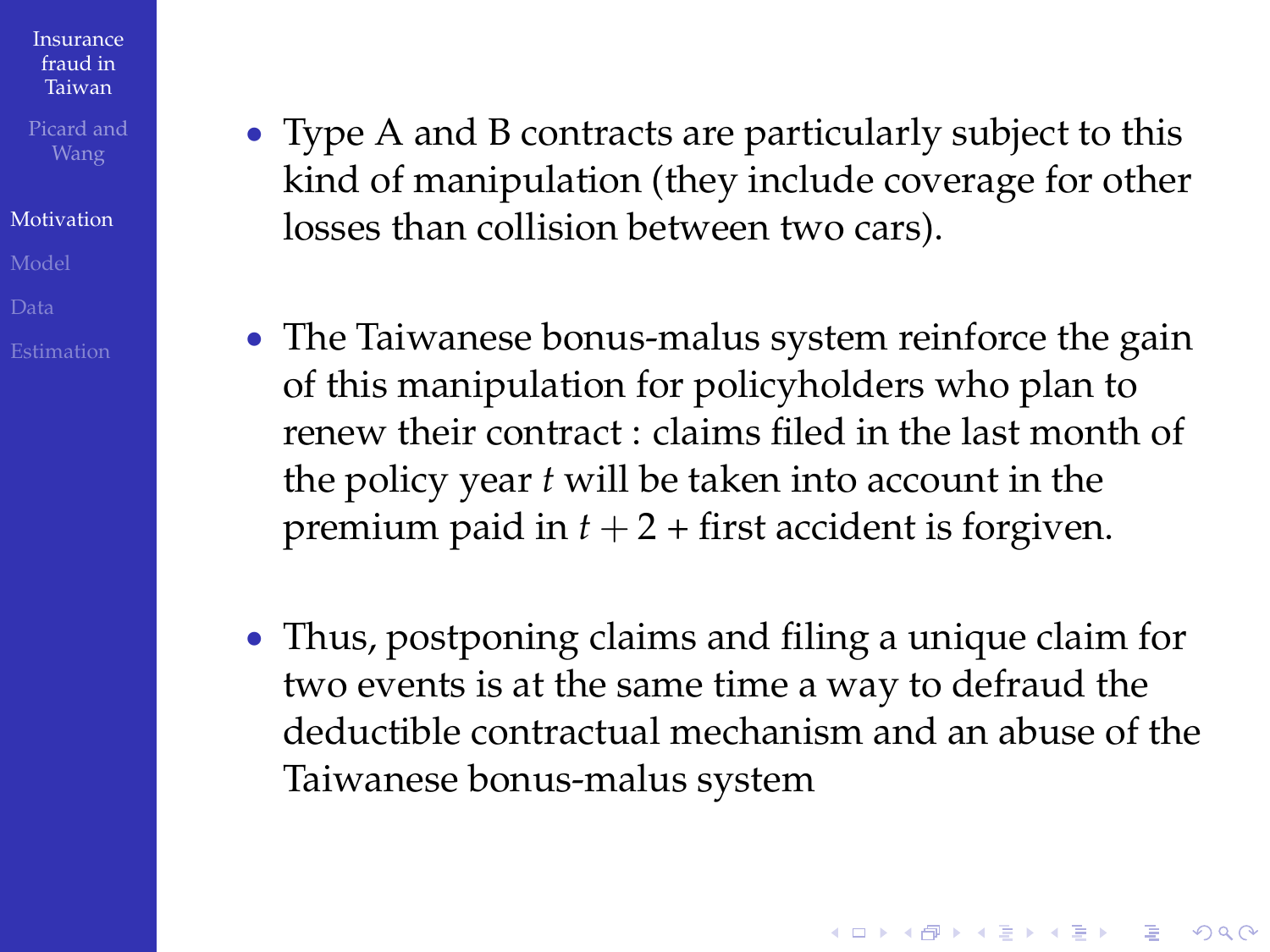#### [Motivation](#page-1-0)

## Interpreting the concentration of claims during the last month

- *Premium recouping interpretation*  $\implies$  defrauders are more likely to be policyholders who plan not to renew their contract with the same insurance company (they have lower moral cost of defrauding) : a "**recoup group**".
- Claims manipulation interpretation  $\implies$  defrauders are more likely to be policyholders who have taken out deductible contracts and who renew their contract : a "**suspicious group**".
- Type C contracts are difficult to manipulate  $\Longrightarrow$  may be used as a comparison base in the analysis of fraudulent behaviors generated by the other contracts.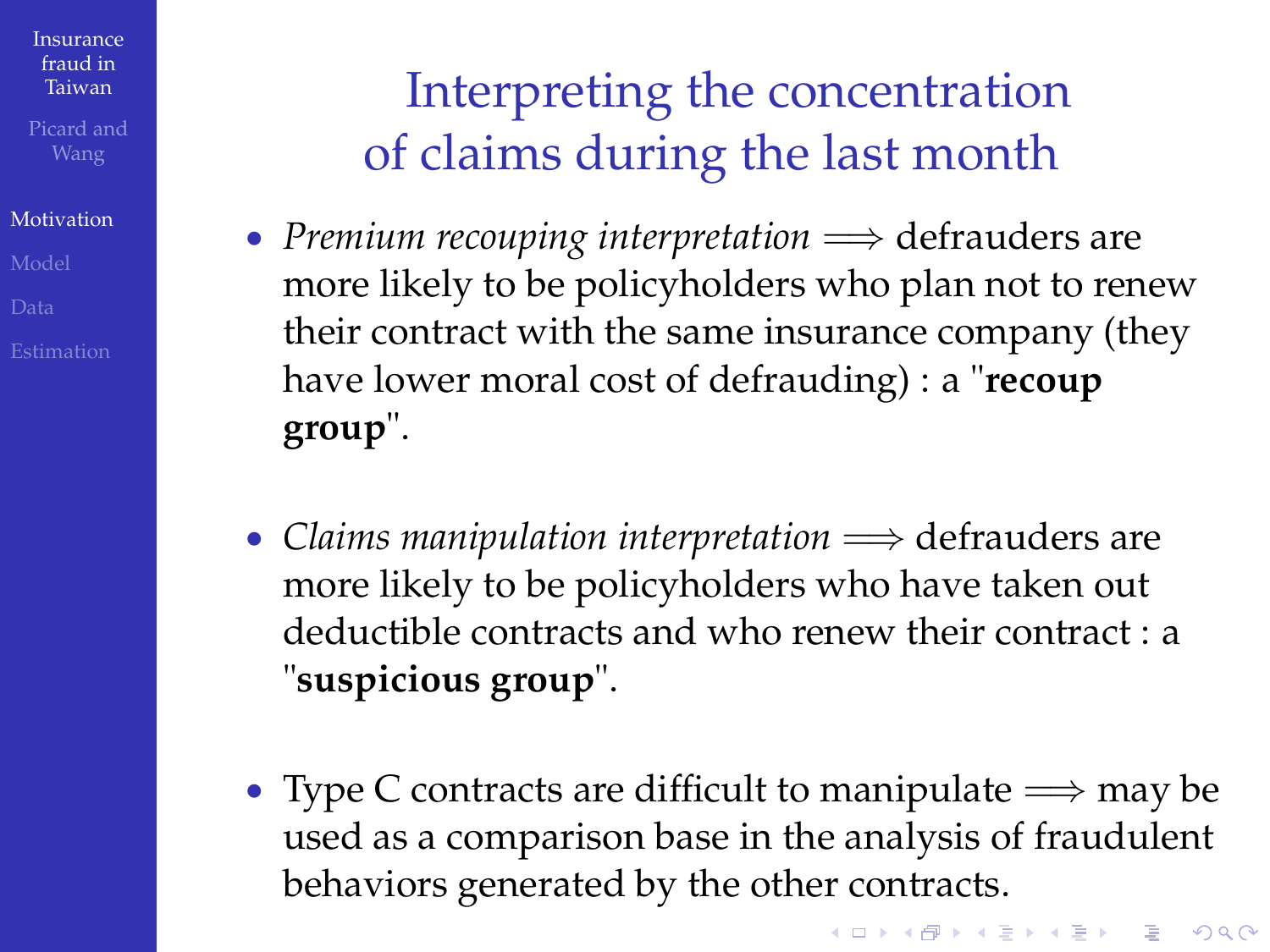Picard and

#### [Motivation](#page-1-0)

- 
- 
- 

Let the *First Claim Cost Ratio* be

 $FCCR = \frac{\text{average cost of first claims}}{\text{average cost of all claims}}.$ 

- Postponing and cumulating claims  $\Rightarrow$  *FCCR*  $\nearrow$  in the last policy month.
- That could also result from moral hazard (if a first accident makes drivers more cautious).
- Type C contracts may be used to isolate the moral hazard effect (the manipulation of claims is unlikely for such contracts).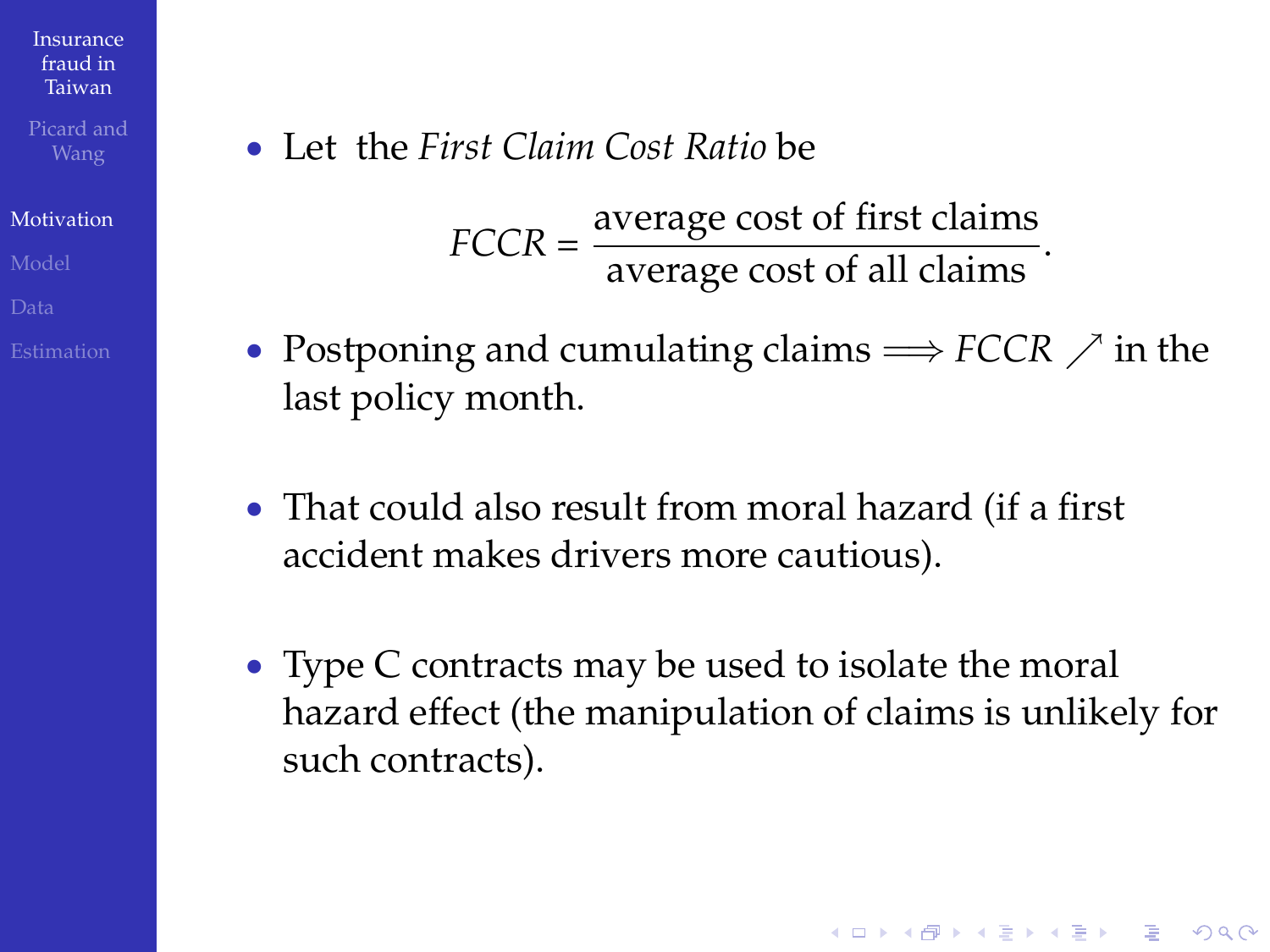#### [Motivation](#page-1-0)

 Figure 2 suggests that the claim postponing theory is grounded in empirical evidence :



Average cost of first claims / Average cost of all claims: Comparing the Figure 2 suspicious group and type C contract

イロト 不優 トイヨト イヨト 一重

 $2990$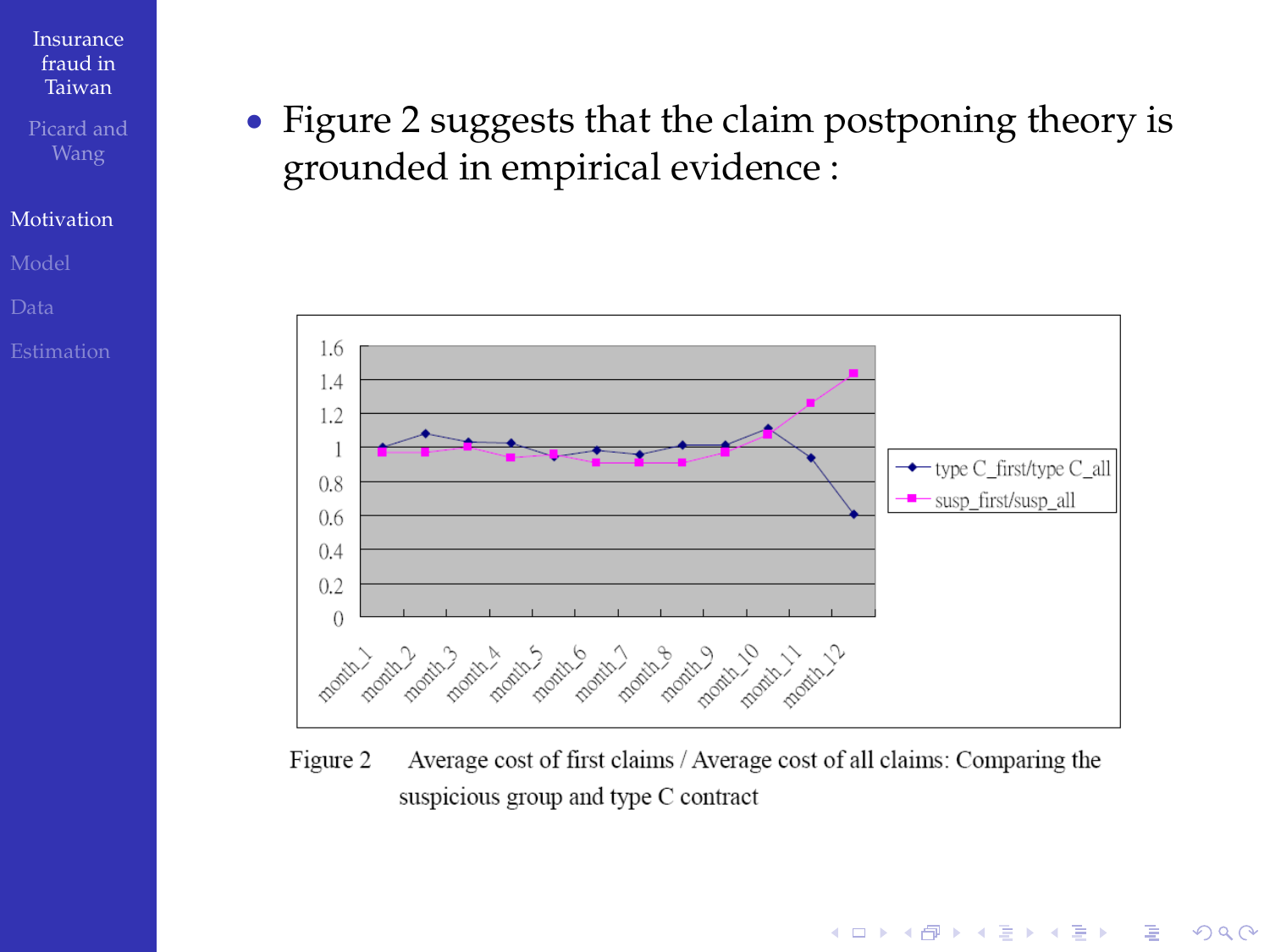#### [Motivation](#page-1-0)

#### Figure 3 confirms that DOAs may favor the manipulation of claims.



**KORK STRAIN A STRAIN A STRAIN** 

#### Figure 3 Distribution of claims during the policy year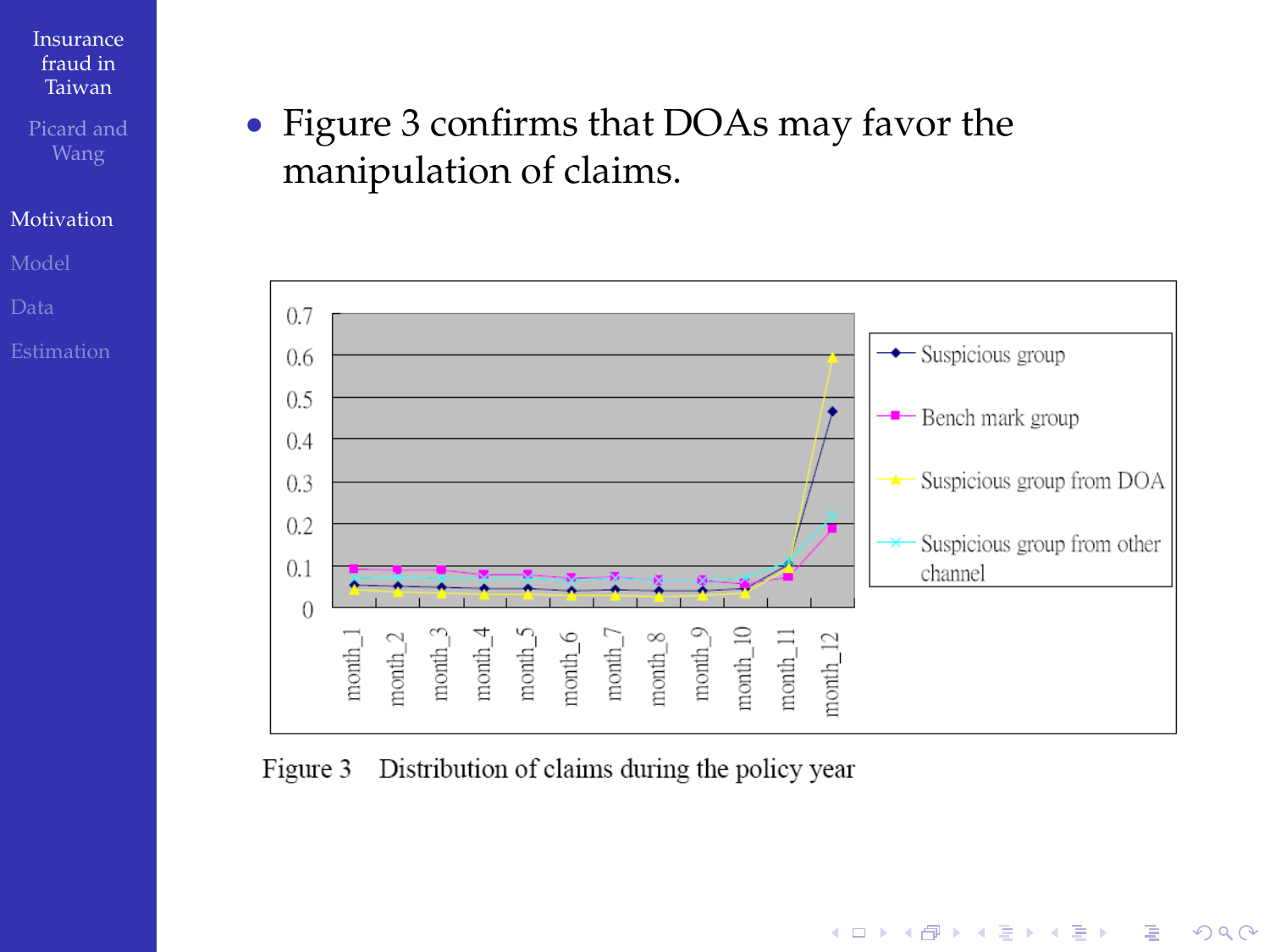### The Model

 An economy with a competitive insurance market, in which automobile insurance can be purchased either through car dealers who act as insurance agents (DOAS) and own car repair shops or through standard insurance agents.

- Insurance policies : Premium *P* with loading factor *σ* and deductible *d* for each accident.
- **Each individual suffers 1 accident with probability**  $\pi_1$ and 2 accidents with probability  $\pi_2$ , with  $0 < \pi_1 + \pi_2 < 1$ .
- <span id="page-13-0"></span>• Accidents are minor or serious, with repair cost  $\ell$  and 2 $\ell$  and probability  $q_m$  and  $q_s$  respectively  $(q_m + q_s = 1)$ .

Taiwan

[Insurance](#page-0-0) fraud in

[Model](#page-13-0)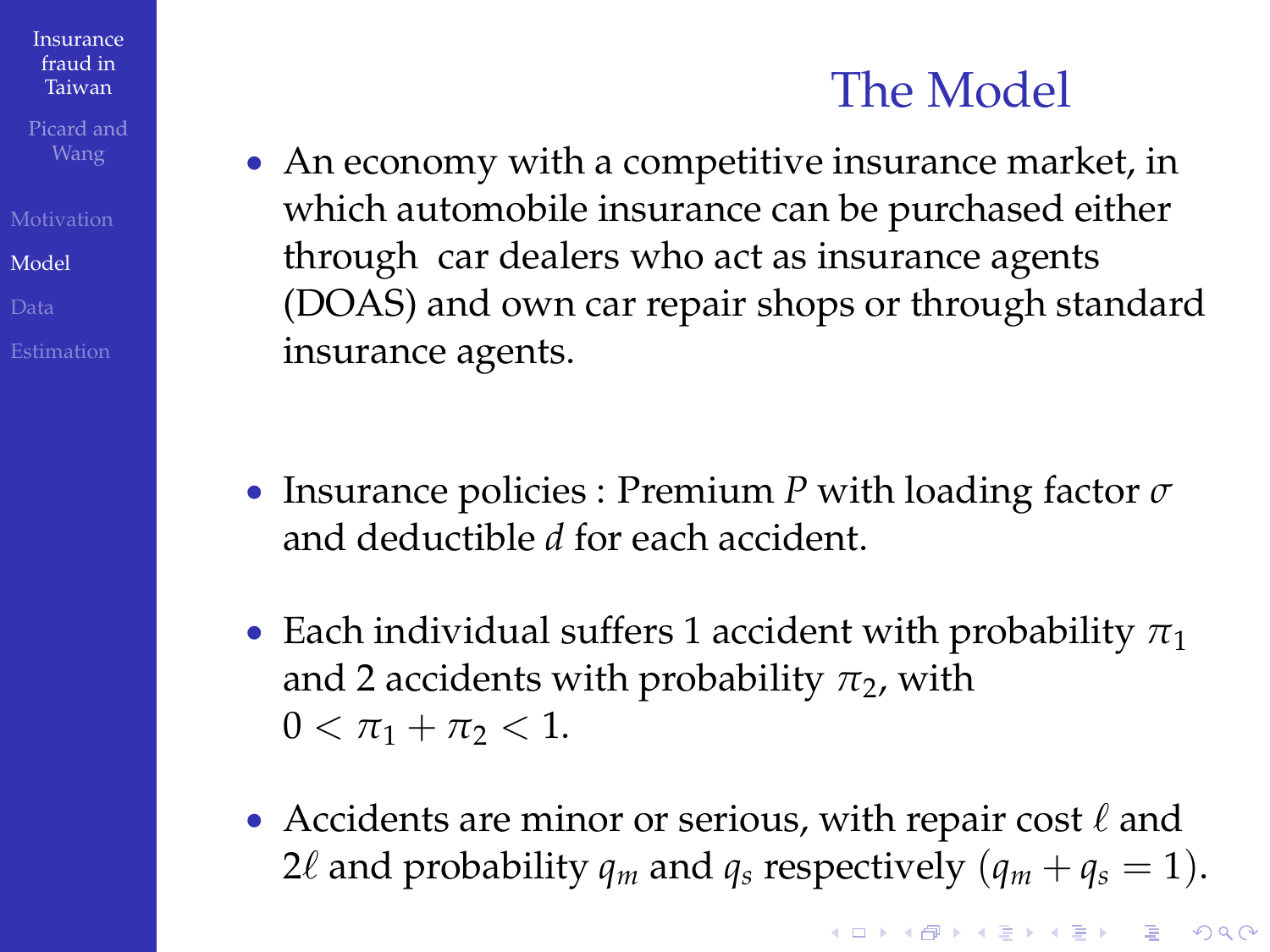[Model](#page-13-0)

 There is a unit mass of risk averse individuals, with initial wealth *w* and final wealth *w<sup>f</sup>* , and *vN-M* utility function  $u(.)$ , with  $u'>0$ ,  $u''< 0$ . They may be more or less risk averse : types 1 have a smaller degree of absolute risk aversion that types 2 :

$$
-\frac{u''_1(w_f)}{u'_1(w_f)} < -\frac{u''_2(w_f)}{u'_2(w_f)},
$$

and they correspond to proportions  $\lambda_1$  and  $\lambda_2$  of the population, with  $\lambda_1 + \lambda_2 = 1$ .

 Type 2 individuals purchase a larger coverage (lower deductible) than type 1 because they are more risk averse.

**KORKARYKERKE POLO** 

<span id="page-14-0"></span>Car repairers are risk neutral.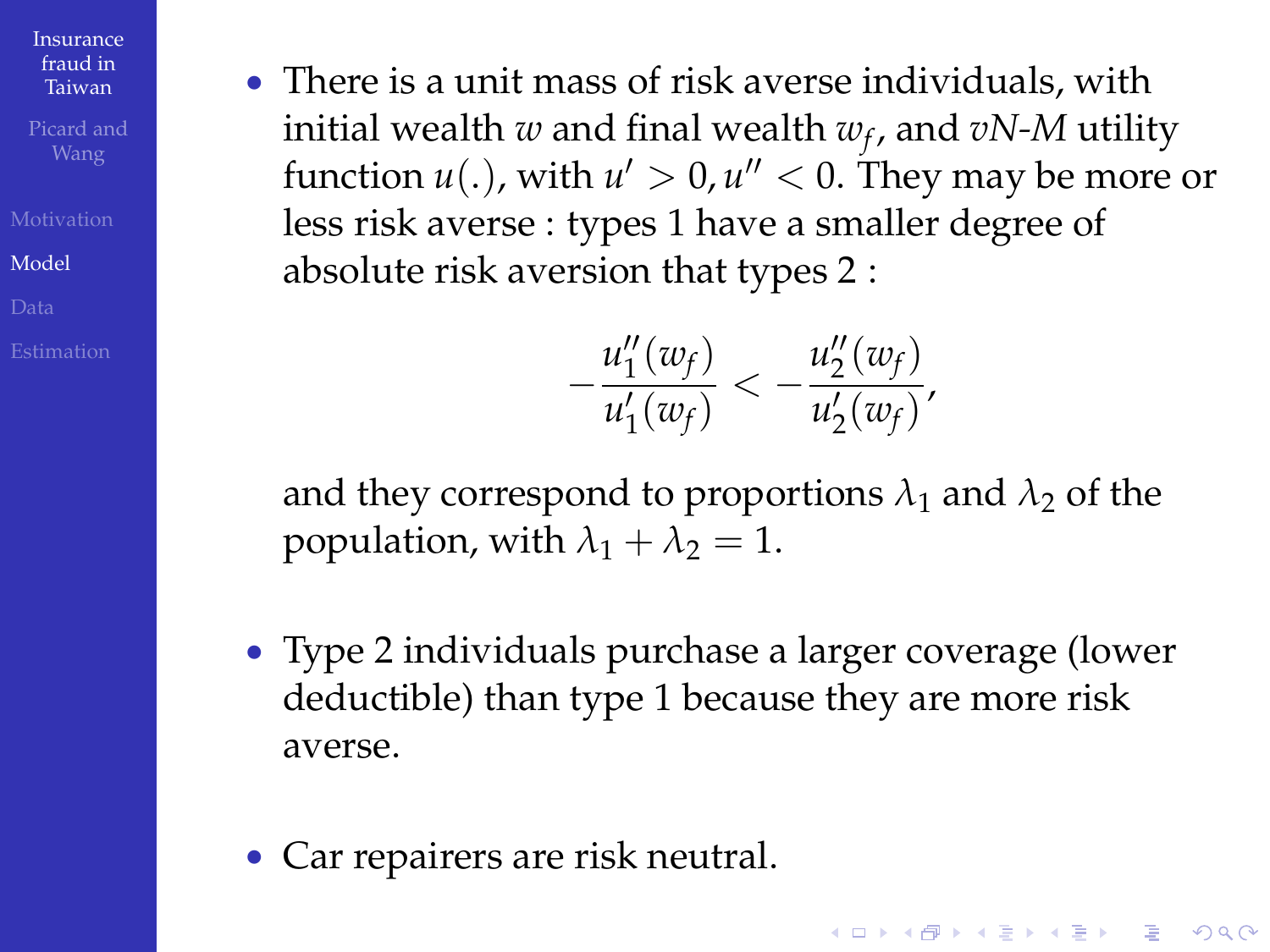[Model](#page-13-0)

- Individuals have differentiated preferences between purchasing insurance through a car dealer (DOA) or through a standard insurance agent.
- **Hotelling model** : both types of individuals are uniformly located on interval  $[0, 1]$  : a representative DOA is at  $x = x_D = 0$  and a representative standard agent is at  $x = x_A = 1$ . The expected utility is written as

$$
\overline{u}_h(P,d)-t\left|x-x_i\right|,
$$

where

$$
\overline{u}_h(P,d) \equiv (1 - \pi_1 - \pi_2)u_h(w - P) \n+ \pi_1 u_h(w - P - d) + \pi_2 u_h(w - P - 2d),
$$

with  $h = 1$  or 2 and  $i = D$  if the customer purchases insurance through the representative DOA and  $i = A$  if he goes through the standard a[gen](#page-14-0)[t.](#page-16-0)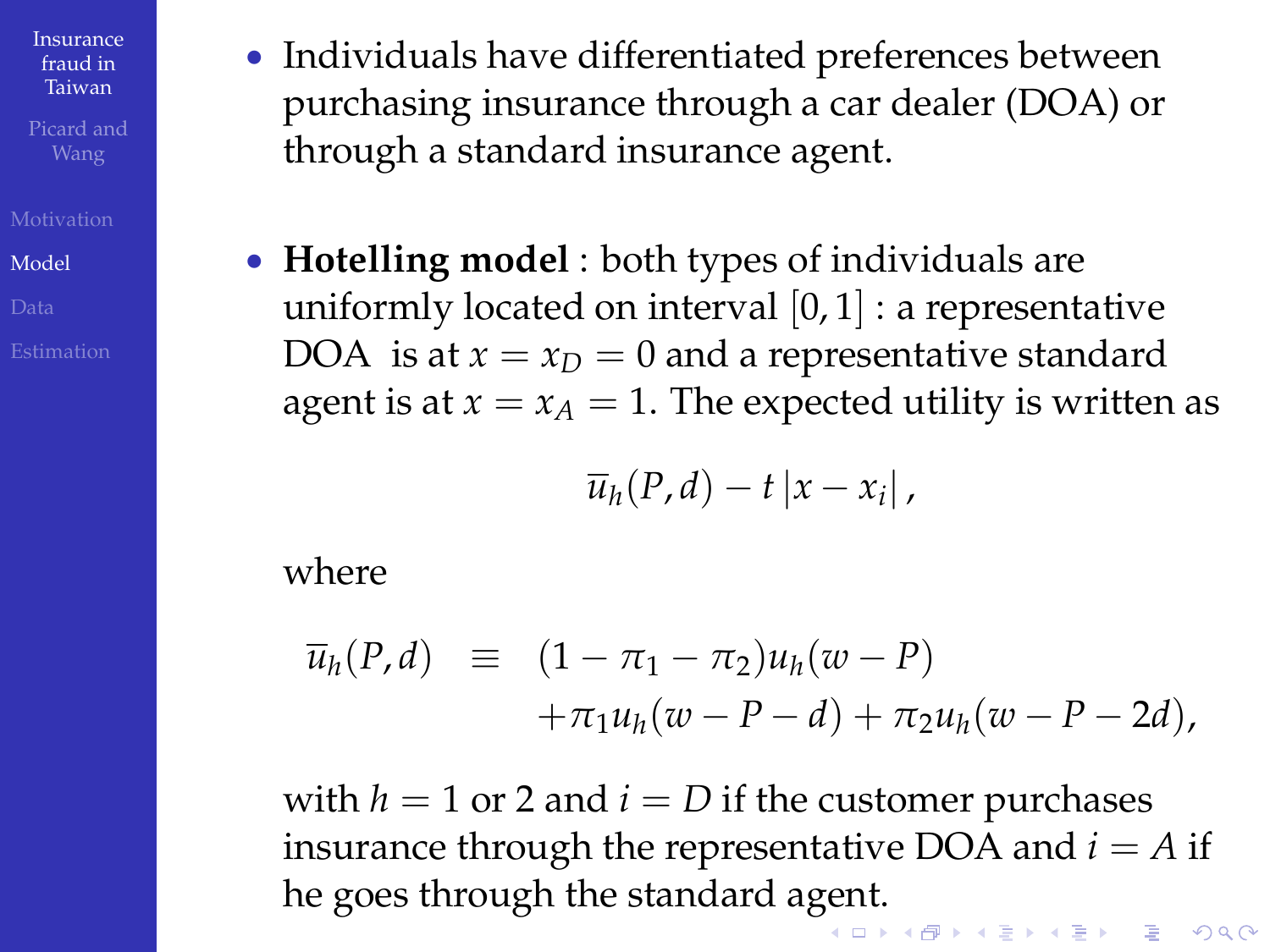Picard and

[Model](#page-13-0)

## The fraud mechanism

- Fraud = **putting back claims to the suspicious period and filing one large claim for two small losses, with the complicity of a car repairer**.
- Collusive gain :  $d + v$  where *v* is is the gain from bonus-malus fraud.
- <span id="page-16-0"></span> The policyholder makes a take-or-leave it offer *G* to the car repairer:

gain of the policyholder:  $d + v - G$ , gain of the car repairer: *G*.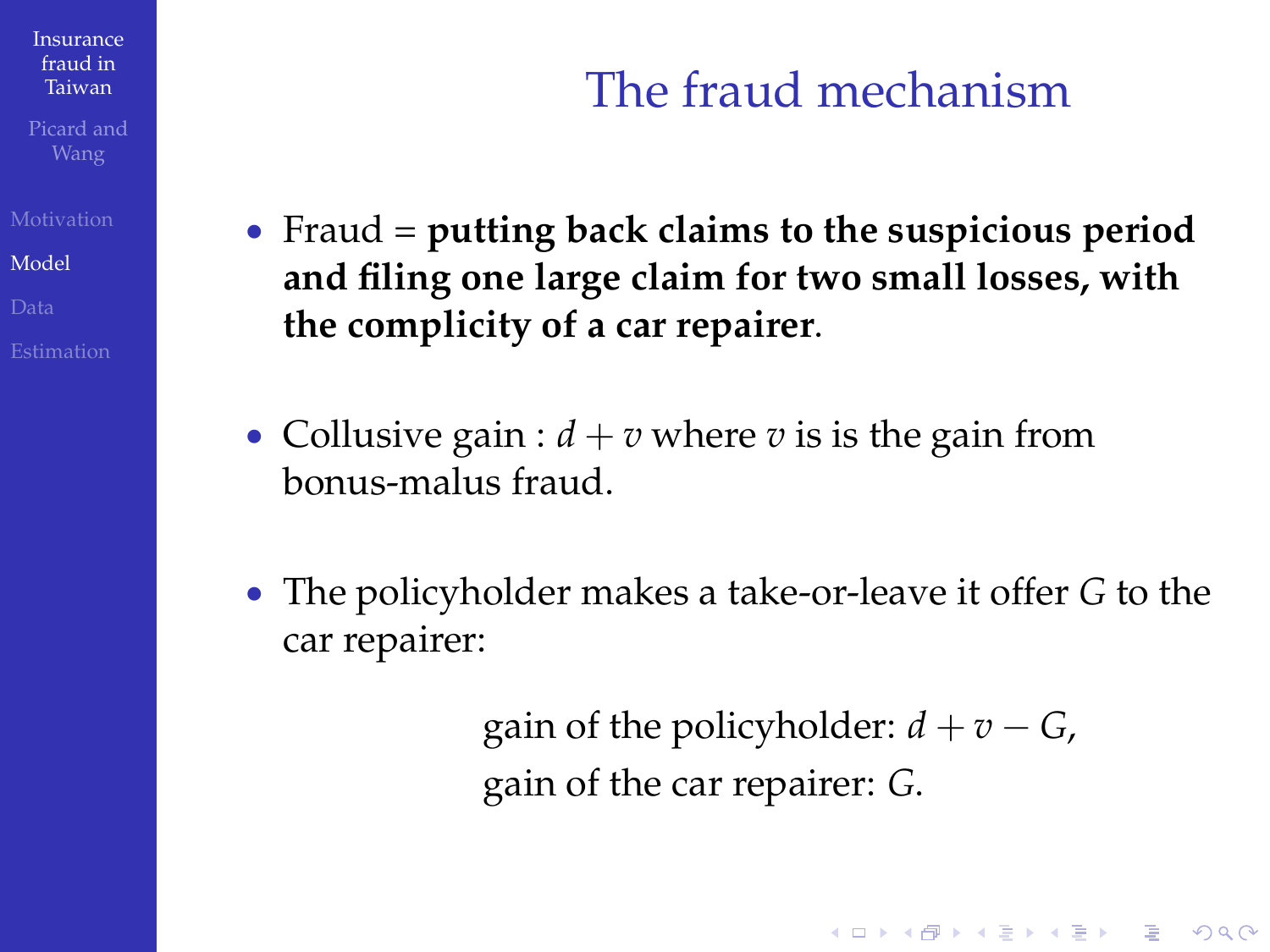[Model](#page-13-0)

## Collusion and audit

- **Collusion can be detected by audit**, which costs *c<sup>i</sup>* , with  $i = D$  or  $A$ . If fraud is detected, no indemnity is paid and the policyholder, and the repairer have to pay fines*, B* and *B'*, respectively.
- Policyholder-repairer **coalition bargaining power**: defrauders are not punished with probability *ξ<sup>i</sup>* , with  $i = D$  or  $A$ .

#### **Assumption:**

$$
c_D
$$
 >  $c_A$  and  $\xi_D \ge \xi_A$ ,  
or  
 $c_D$   $\ge$   $c_A$  and  $\xi_D > \xi_A$ .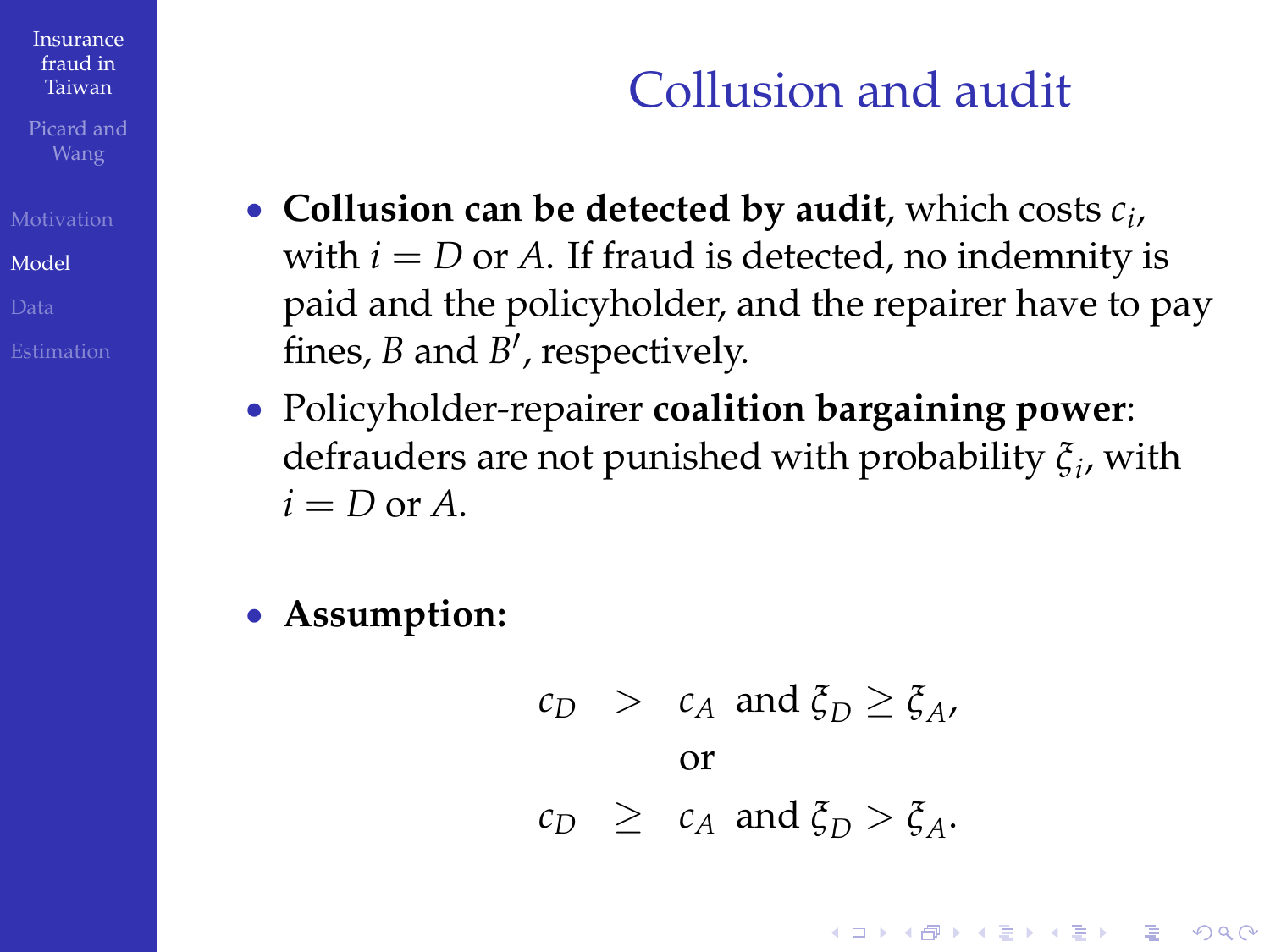[Model](#page-13-0)

# Fraud and audit strategy

- **Strategies**: fraud rate  $\alpha_{ih} \in [0, 1]$  and audit rate  $\beta_{ik} \in [0, 1].$
- Individuals defraud if the audit rate is not too large. Insurers audit claims if the fraud rate is large enough.
- **Nash equilibrium**: the fraud rate *αih* and the audit rate *βih* should be mutually best-response.
- The equilibrium is in mixed strategies: *βih* is the audit rate that makes individuals indifferent between defrauding and not defrauding and *αih* is the audit rate that makes insurers indifferent between auditing and not auditing.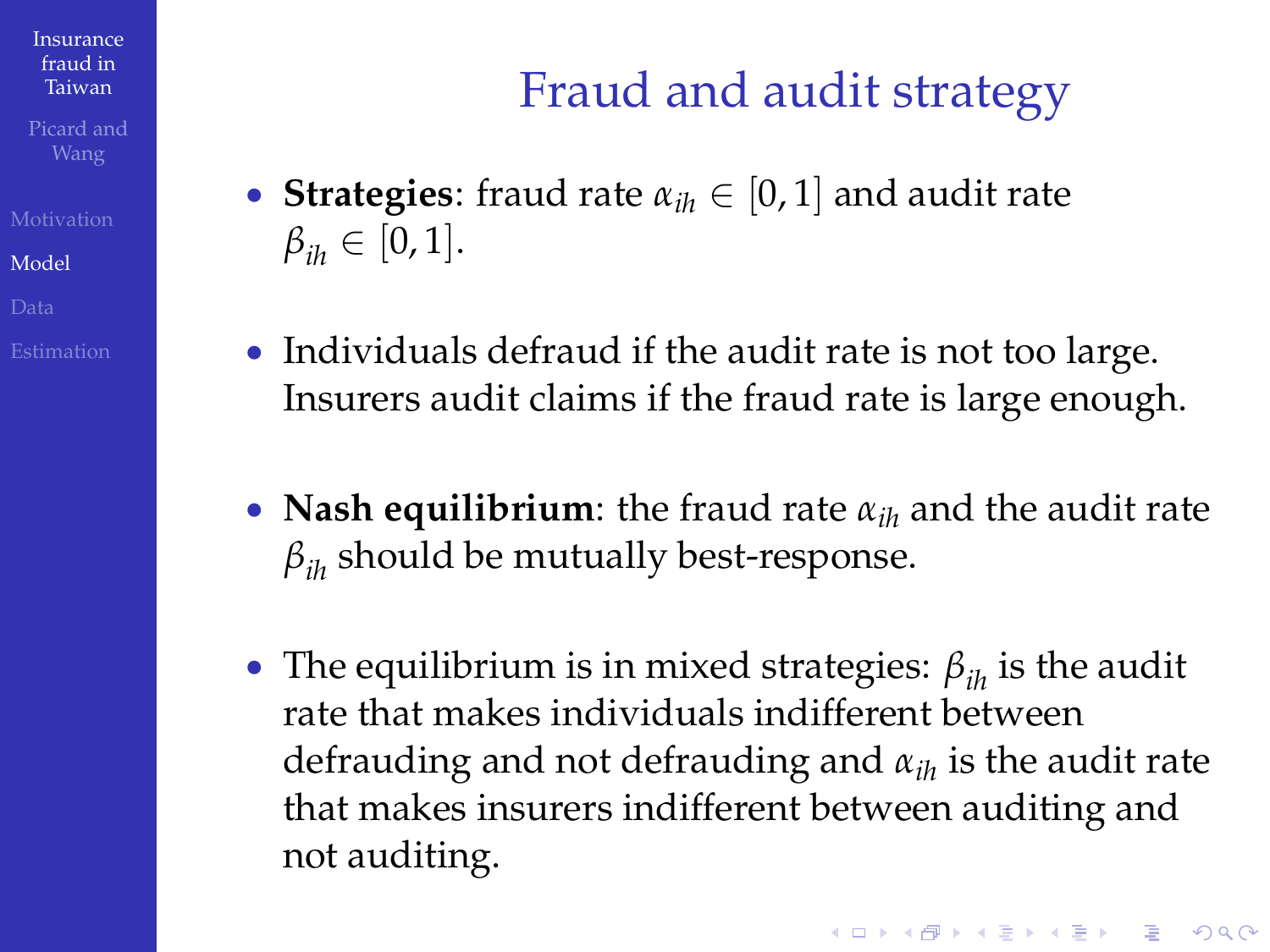[Model](#page-13-0)

## Equilibrium contracts (case of no bargaining power)

The expected cost of an insurance contract is written as

$$
C_{ih}(d_{ih},c_i)=\overline{L}-(\pi_1+2\pi_2)d_{ih}+FC_{ih}(d_{ih},c_i),
$$

where  $\overline{L}$  is the expected repair cost and  $FC_{ik}$  is the cost of fraud (audit  $cost + cost$  of undetected fraud), with *∂FCih*/*∂dih* > 0 and *∂FCih*/*∂c<sup>i</sup>* > 0.

•  $d_{ih}$ ,  $P_{ih}$  maximizes  $\overline{u}_h(P,d)$  w.r.t.  $P, d$ , s.t.

$$
P=(1+\sigma)\times C_{ih}(d,c_i),
$$

**KORKARYKERKE POLO** 

for  $h = 1.2$  and  $i = D.A$ .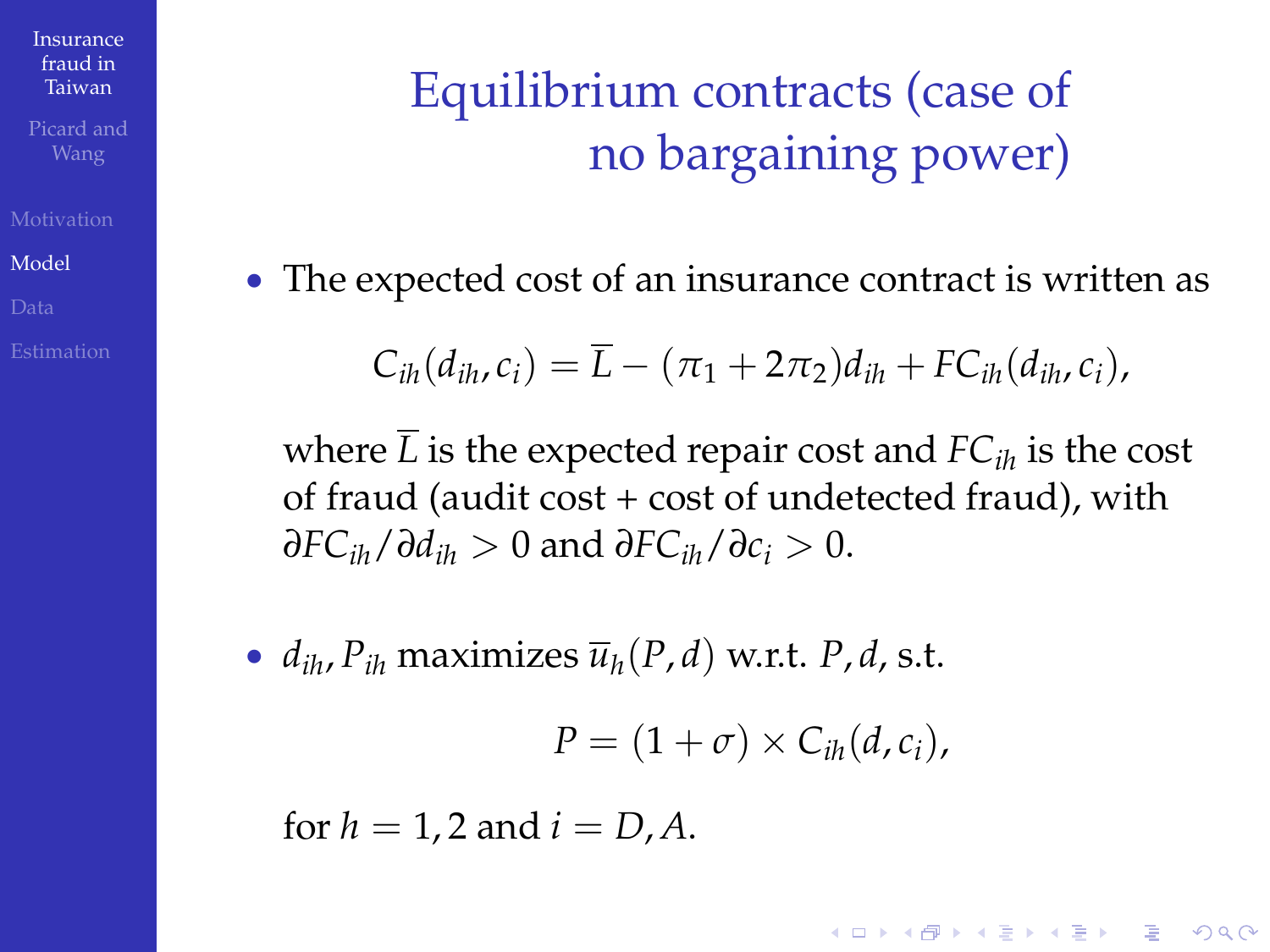Taiwan

[Insurance](#page-0-0) fraud in

[Model](#page-13-0)

- **Proposition 1**: *The equilibrium deductibles and fraud rates are such that*  $d_{i1} > d_{i2} \geq 0$ *, and*  $\alpha_{i1} > \alpha_{i2}$  *for*  $i = A$  *or D.*
- **Intuition**: Type 2 individuals choose smaller deductibles than type 1 because they are more risk averse. This reduces the incentives to audit claims, hence a larger equilibrium fraud rate.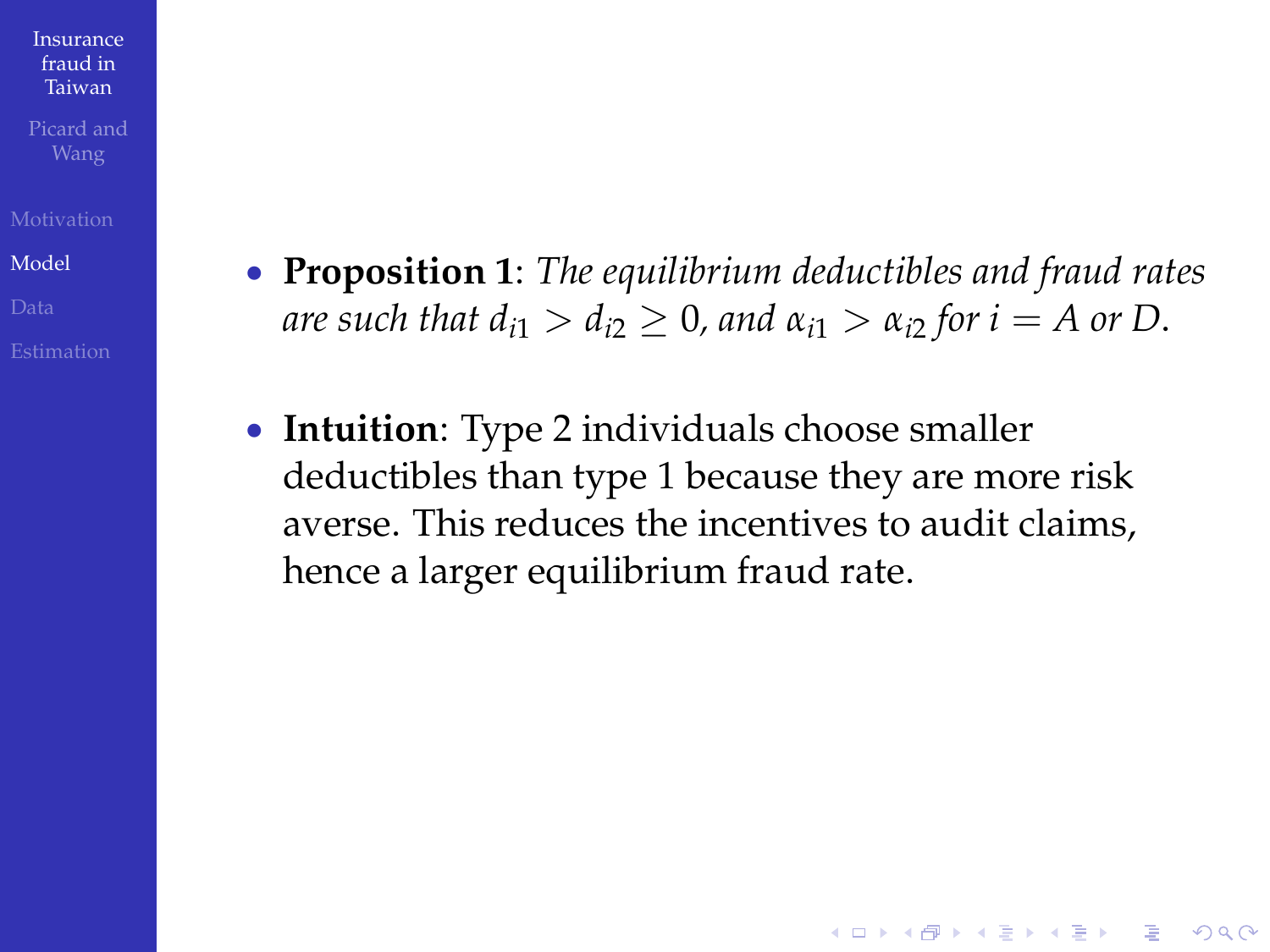[Model](#page-13-0)

- **Proposition 2**: *The equilibrium fraud rates are suc*h *that*  $a_{D1} > a_{A1}$  *and*  $a_{D2} > a_{A2}$ *, that is, for both types of individuals the fraud rate is larger among insurance policies purchased through D than through A.*
- **Intuition**: insurers need additional incentives to audit claims when insurance policies have been purchased through *D* than through *A*, because audit is more costly (or because DOAs have a larger probability to escape the penalties) for *D* than for *A*. This is reached when the fraud rate is larger. The proof shows that this intuition remains valid if  $d_{Dh} \neq d_{Ah}$  for  $h = 1, 2$ .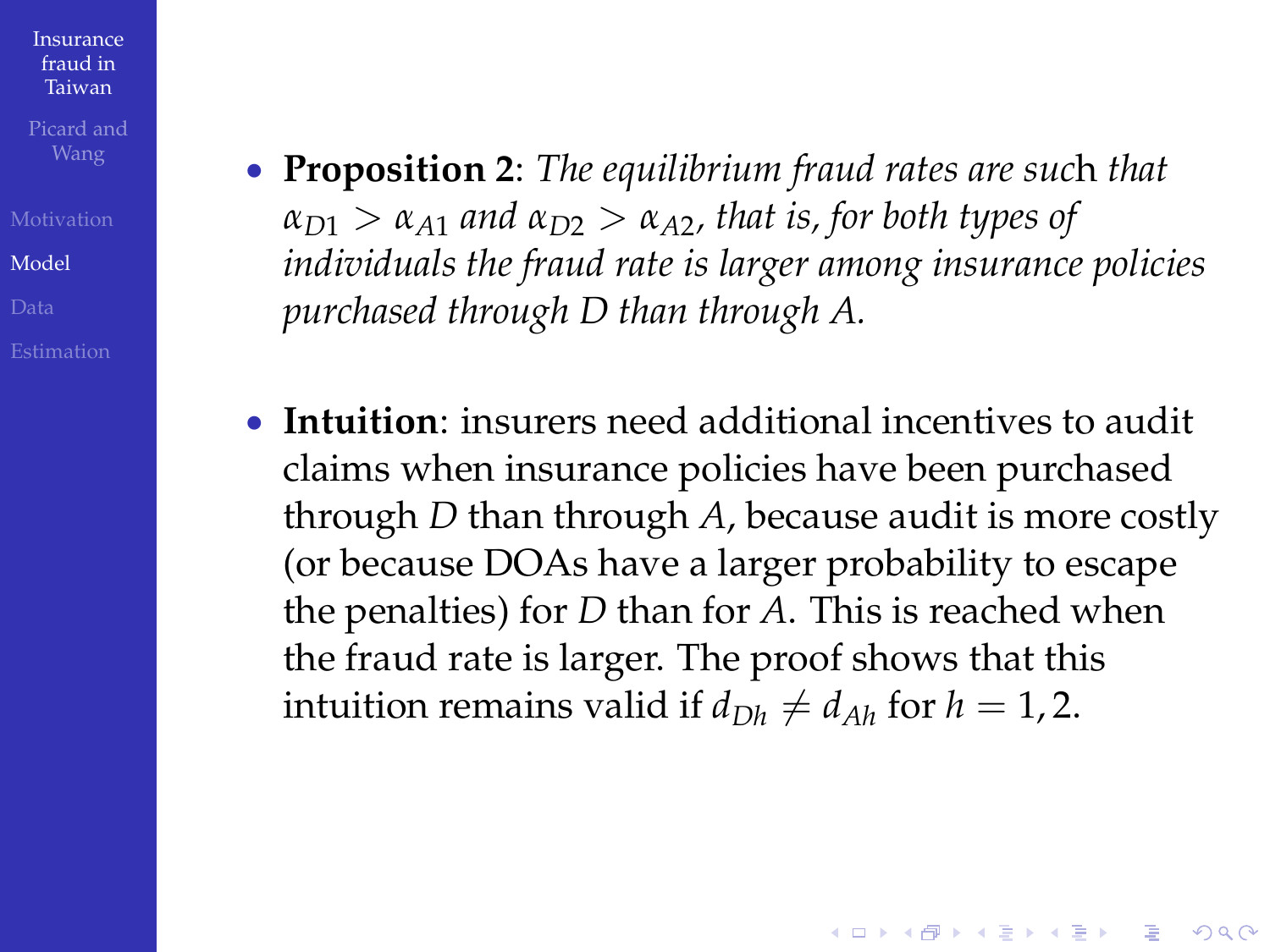[Model](#page-13-0)

• There is a threshold  $x_h^*$  such that type *h* individuals purchase insurance through *D* if  $x < x_h^*$  and through *A* if  $x < x_h^*$ . The proportion of full coverage contracts  $\theta_D$ and  $\theta_A$  respectively for *D* and *A* is

$$
\theta_D = \frac{\lambda_2 x_2^*}{\lambda_1 x_1^* + \lambda_2 x_2^*},
$$
  
\n
$$
\theta_A = \frac{\lambda_2 (1 - x_2^*)}{\lambda_1 (1 - x_1^*) + \lambda_2 (1 - x_2^*)}.
$$

**• Proposition 3:**  $\theta_D > \theta_A$ , i.e., the proportion of full coverage *contracts is larger among insurance policies purchased through D than through A*.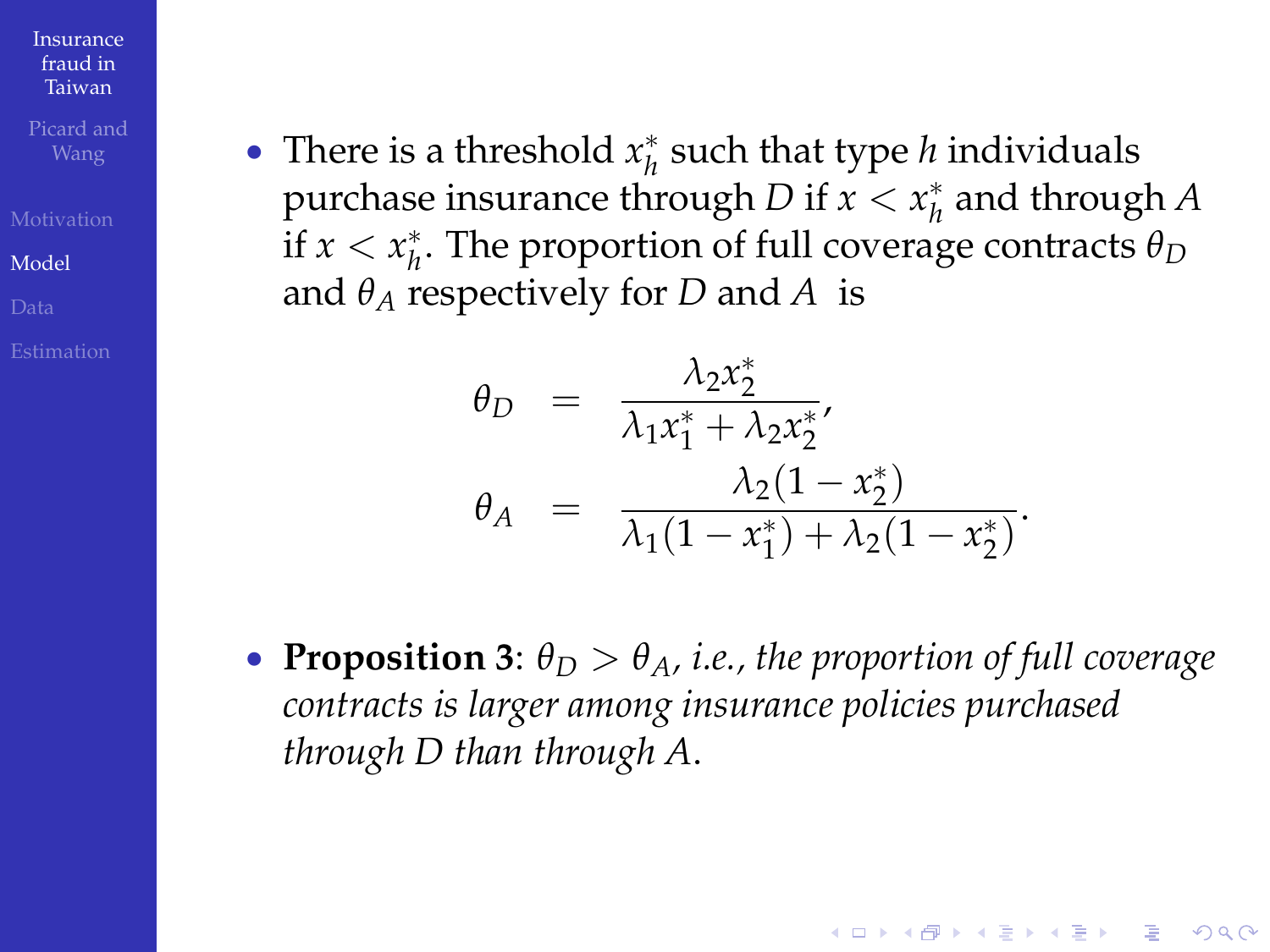### Data

- Data source: a large insurance company in Taiwan. Its market share in automobile insurance market is over 20%.
	- The policyholders : the owners of private usage small sedans and small trucks.
	- Data periods: from year 2003 to year 2006.
	- Research period: from year 2003 to year 2005.
	- 296,940 policyholders in the sample.

[Insurance](#page-0-0) fraud in Taiwan

[Data](#page-23-0)

<span id="page-23-0"></span>• We isolate a subsample with the policyholders who have filed at least one claim during the three years (33.26% of the full sample.)**KORKARYKERKE POLO**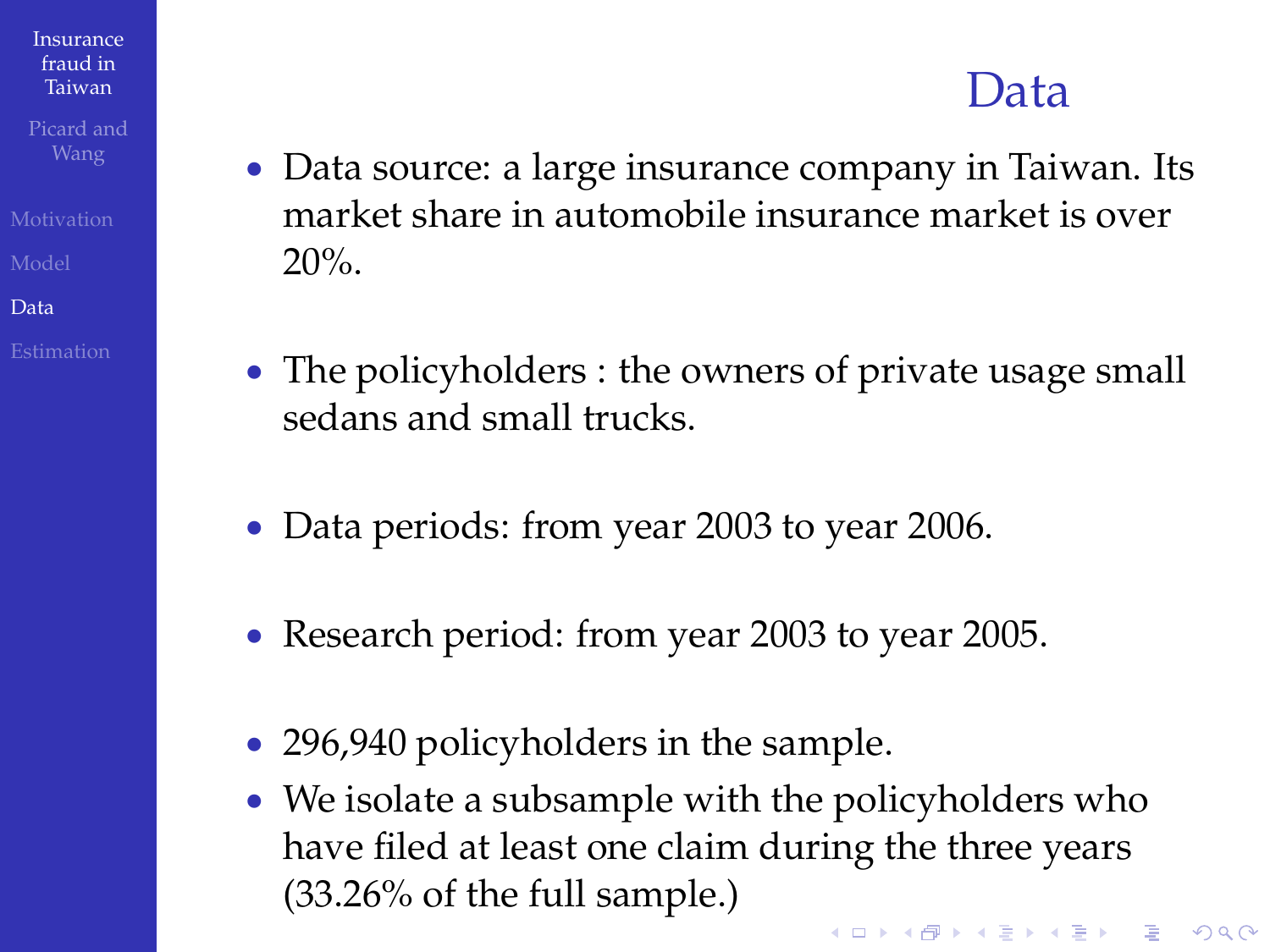[Data](#page-23-0)

### **Explained variables** :

- *susp* : dummy indicating that the insured belongs to the suspicious group,
- *nodedt* : dummy indicating a policy without deductible,
- *claimsusp* : dummy indicating that the first claim of the policy year has been filed during the suspicious period.

### **Explanatory variables** :

- *D* : dummy indicating that the insurance policy has been purchased through the DOA channel,
- *A*, *B* : dummy variables indicating a type A or B contract,
- *recoup* : dummy indicating that the insured belongs to the recoup group.

and **observable variables about the insured** (sex, marital status, age, location in Taiwan, type of car...).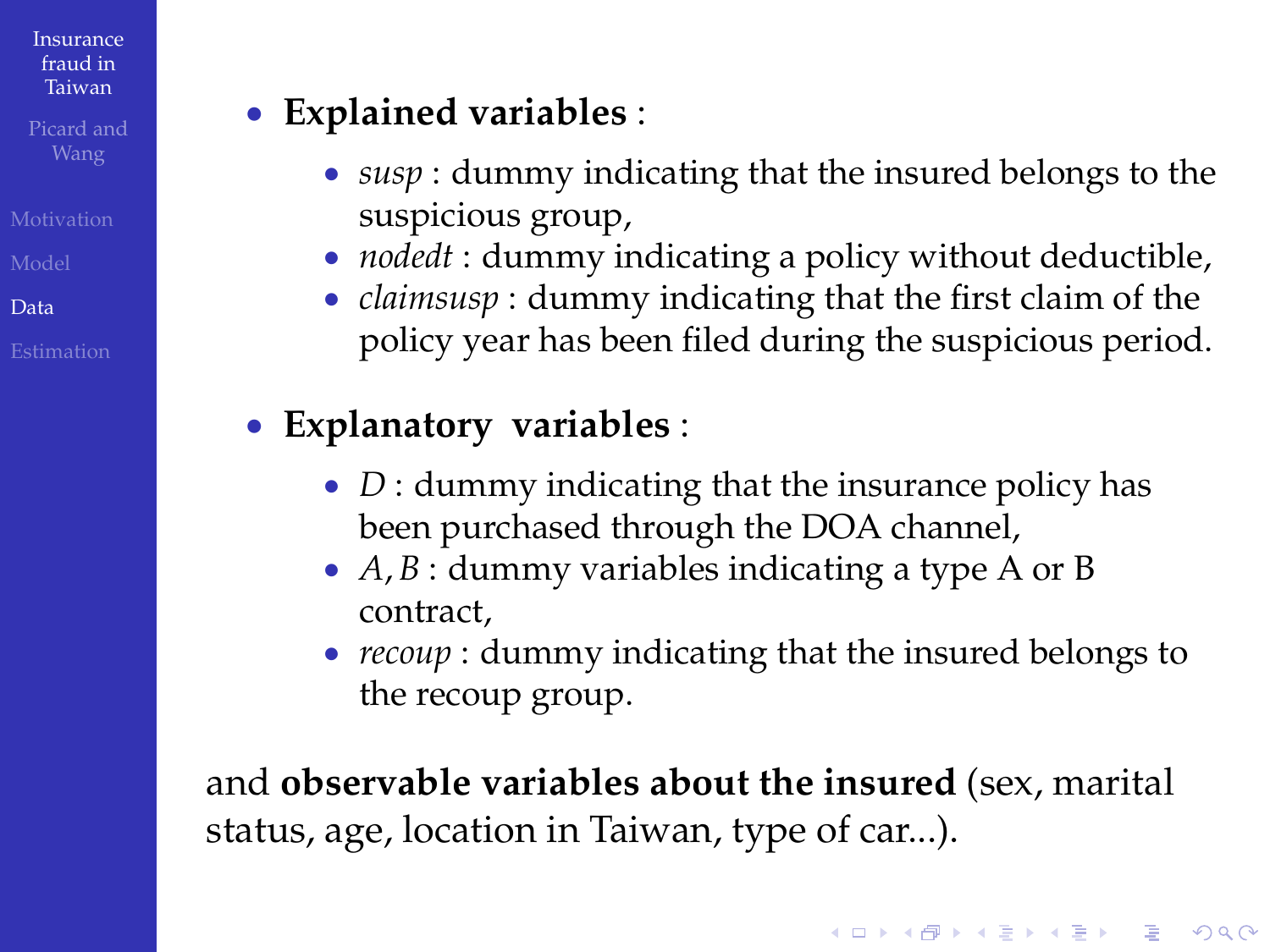### Estimation

Taiwan

[Insurance](#page-0-0) fraud in

- 
- 
- 
- [Estimation](#page-25-0)
- **Hypothesis 1:** *The fraud rate is higher in the suspicious group than in the non-suspicious group.*
- **Methodology**:Test the correlation between "belonging to the suspicious group" and "filing a claim in the suspicious period". We use two stage probit regressions to control for the endogeneity of the contract choice and of the renewal decision:
	- Stage  $1$  :

$$
Pr(susp_{it}=1|X_{it})=\Phi(\alpha X_{it})
$$

- Stage 2 :
	- $Pr($ *claimsusp*<sub>it</sub> $= 1$  $|$ *susp*<sub>it</sub>, *susp*<sub>it</sub>, *recoup*<sub>it</sub>, *X*<sub>*it*</sub></sub> $)$  $= \Phi(\beta_{es} \widehat{\text{susp}}_{it} + \beta_{s} \text{susp}_{it} + \beta_{r} \text{recoup}_{it} + \beta X_{it}).$
- <span id="page-25-0"></span>**Prediction**:  $\beta$ <sub>*s*</sub> should be positive and significantly different from 0.**A O A G A 4 O A C A G A 4 O A 4 O A C A**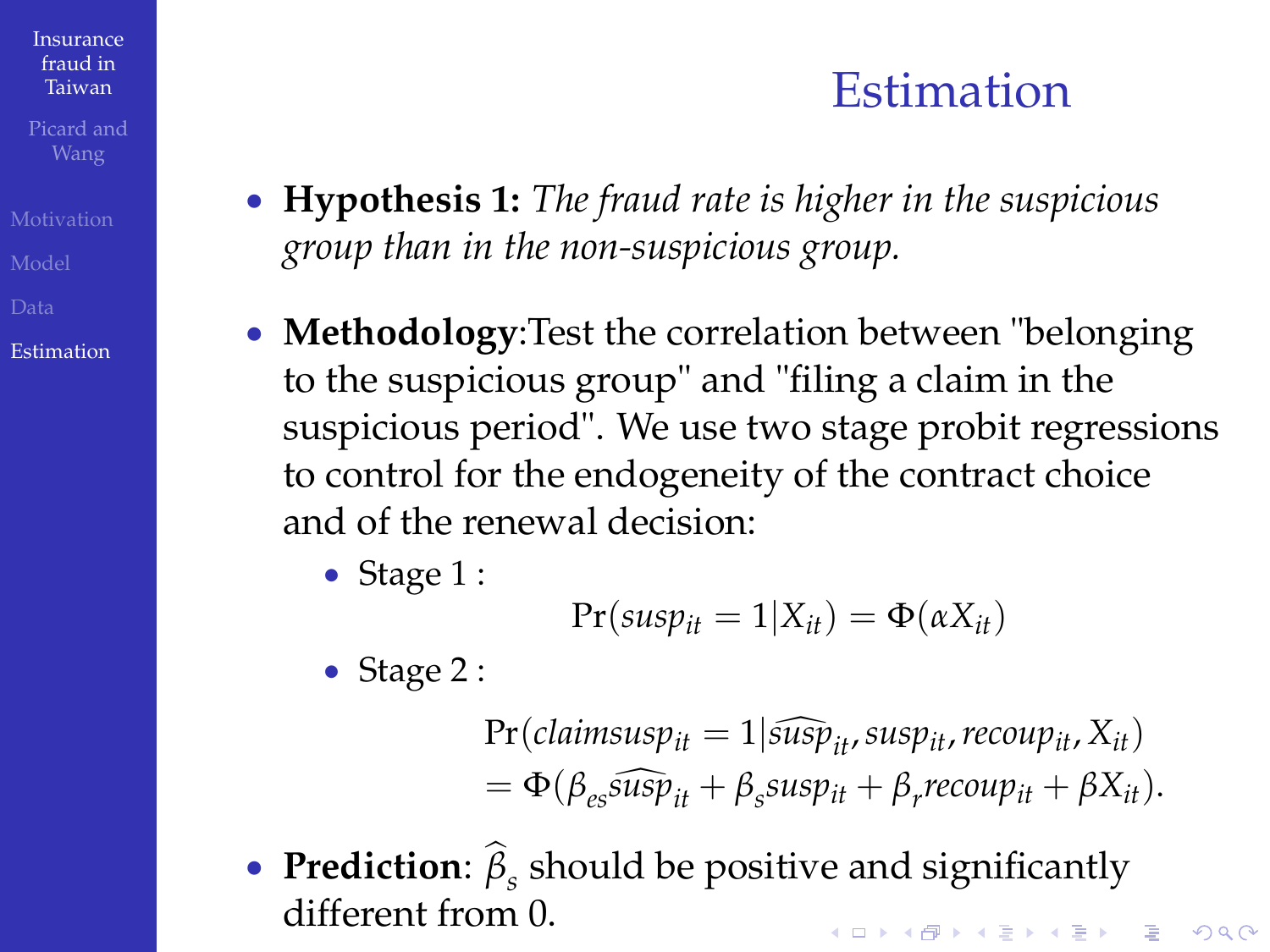[Estimation](#page-25-0)

## Remarks on adverse selection and moral hazard

### **Not mixing up with adverse selection** :

- adverse selection : the relationship between contract coverage and the probability of filing a claim,
- our fraud hypothesis: the relationship between the nature of contract and the timing of the claims.

### **Not mixing up with moral hazard** :

- moral hazard : larger coverage  $\Longrightarrow$  less cautious driver, particularly near the end of the contract period,
- our fraud hypothesis: lower coverage (higher deductible)  $\Longrightarrow$  higher claim probability in the last policy month,
- concern about the scope of coverage  $\Longrightarrow$  robustness test by limiting our research sample to type-B contracts.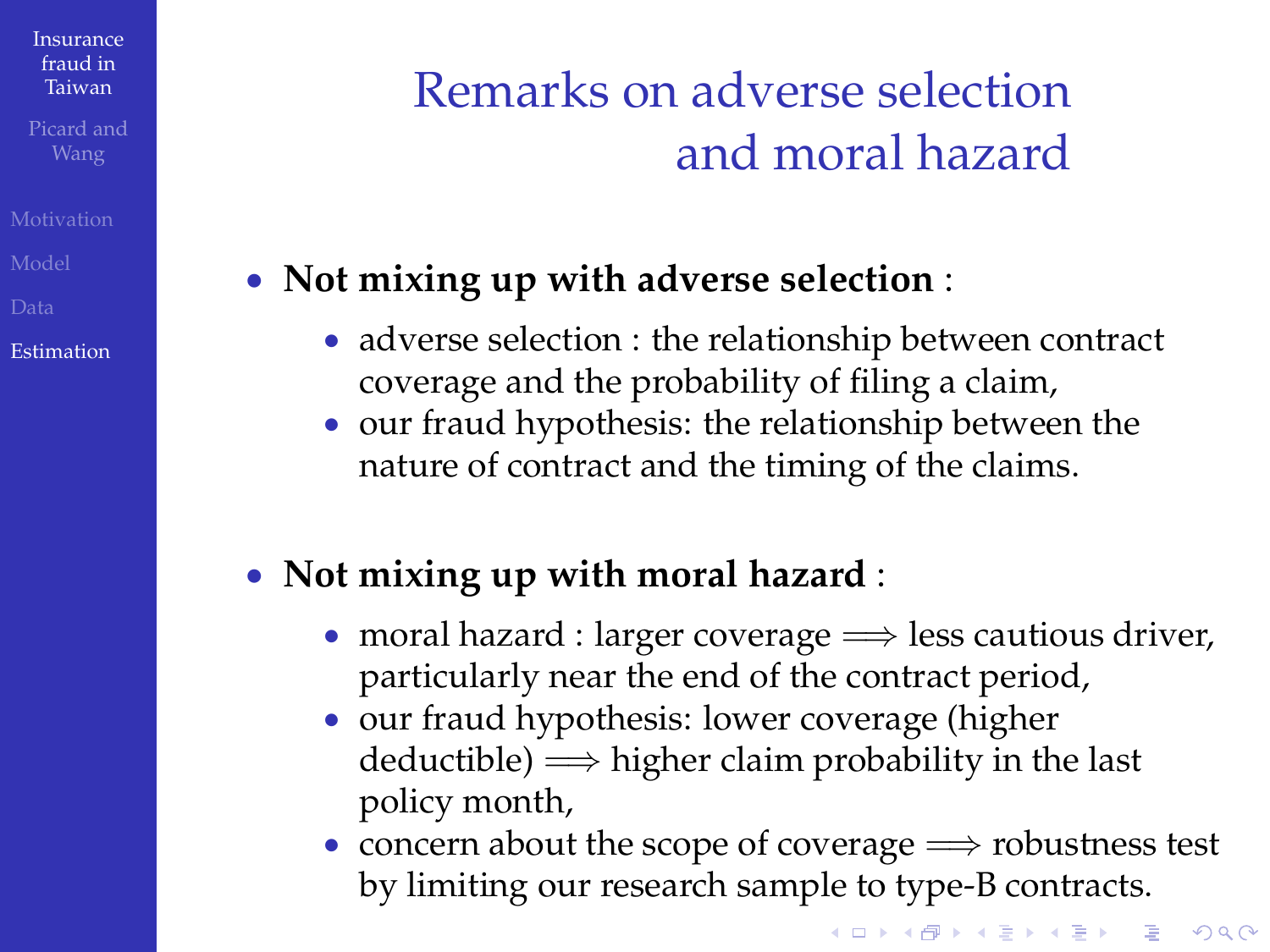[Estimation](#page-25-0)

- **Hypothesis 2 :** *The fraud rate in the suspicious group is even larger when insurance has been purchased through the DOA channel than through other distribution channels.*
- **Methodology**: We further add  $D_{it}$ , and interaction variables *susp*\_*Dit* = *suspit* - *Dit* and *recoup*\_*Dit* = *recoup*<sub>it</sub>  $\times$   $D_{it}$  in the second stage regression:

- $\Pr$ (*claimsusp*<sub>it</sub></sub> = 1 $|\widehat{sup}_{i,t}$ *susp*<sub>it</sub>,  $D_{it}$ *susp*\_ $D_{it}$ , *recoup*<sub>*it*</sub>, *recoup*  $D_{it}$ ,  $X_{it}$  $= \Phi(\beta_{es} \widetilde{\textit{susp}}_{it} + \beta_{s} \textit{susp}_{it} + \beta_{D} D_{it}, \beta_{sD} \textit{susp\_D}_{it},$  $+\beta_r$ *recoup*<sub>it</sub> +  $\beta_{rD}$ *recoup*<sub>-</sub> $D_{it}$  +  $\beta X_{it}$ ).
- **Prediction** :  $\widehat{\beta}_{sD}$  should be positive and significantly different from 0.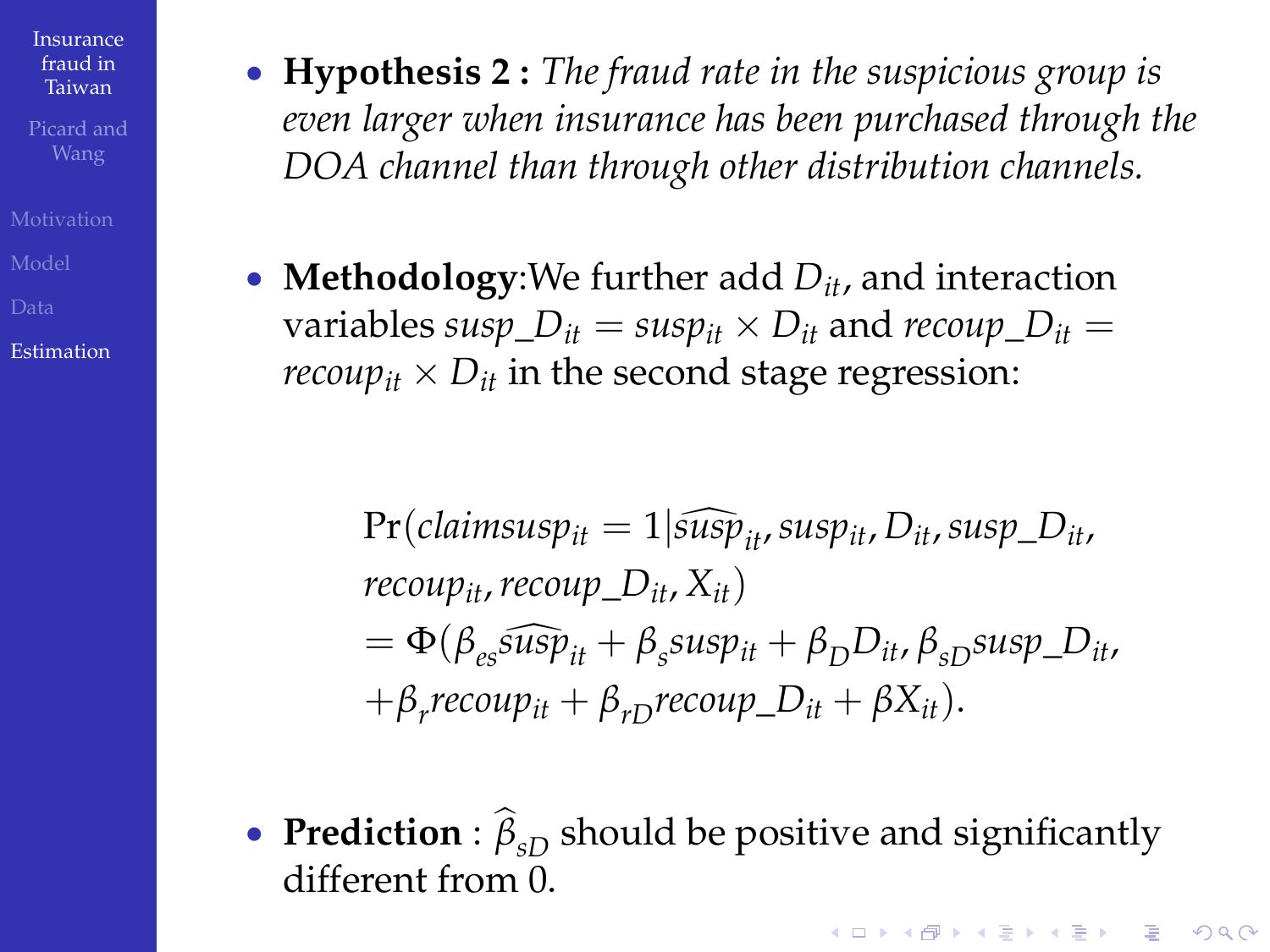# Table 4: Comparing the suspicious and non-suspicious groups

|          | First stage |            | Second stage |                 | Second stage |                 |
|----------|-------------|------------|--------------|-----------------|--------------|-----------------|
|          | Eq $(6)$    |            | Eq $(7)$     |                 | Eq(8)        |                 |
|          | Est. coef.  | $p$ -value | Est. coef.   | <i>p</i> -value | Est. coef.   | <i>p</i> -value |
| constant | $-4.6568$   | < 0.001    | $-2.0690$    | < 0.0001        | $-2.0124$    | < 0.0001        |
| $susp_i$ |             |            | $-0.1983$    | < 0.001         | $-0.2048$    | < 0.0001        |
| susp     |             |            | 0.5187       | < 0.001         | 0.1775       | 0.1178          |
| D        |             |            |              |                 | 0.4523       | < 0.001         |
| susp D   |             |            |              |                 | 0.4813       | < 0.001         |
| recoup   |             |            | 0.3019       | < 0.001         | 0.4577       | < 0.001         |
| recoup D |             |            |              |                 | $-0.2593$    | < 0.001         |

fraud in Taiwan Picard and

[Insurance](#page-0-0)

[Estimation](#page-25-0)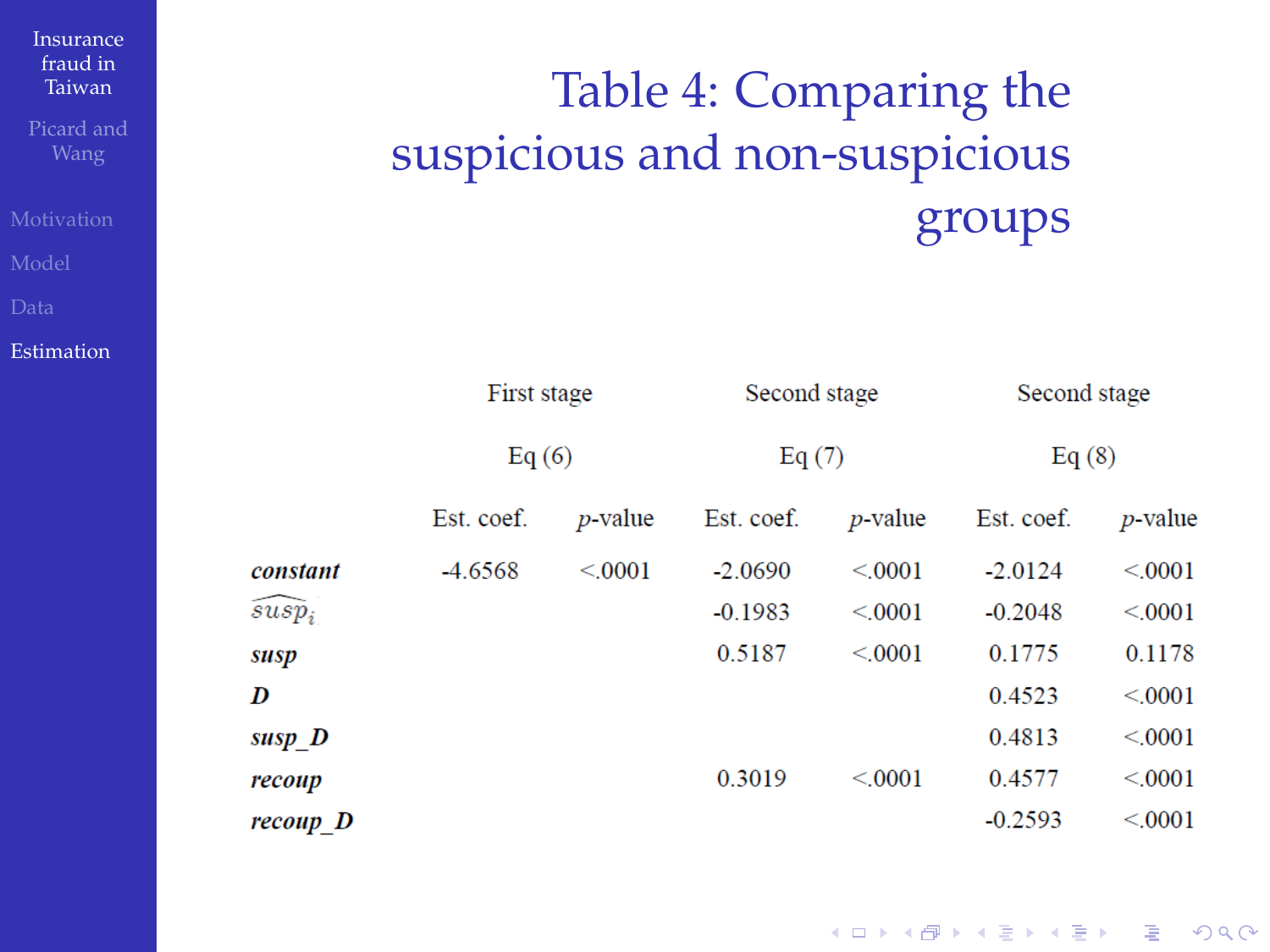[Estimation](#page-25-0)

## Results for Hypothesis 1

- In Table 4 : *β*<sub>*s*</sub> is positive, and significantly different from 0 at the 5% significance level
- There is a significantly positive conditional correlation between belonging to the suspicious group and filing a claim in the suspicious period.
- *The insured whose contract choice is in the suspicious group are more likely than other policyholders to file their first claim during the suspicious period*.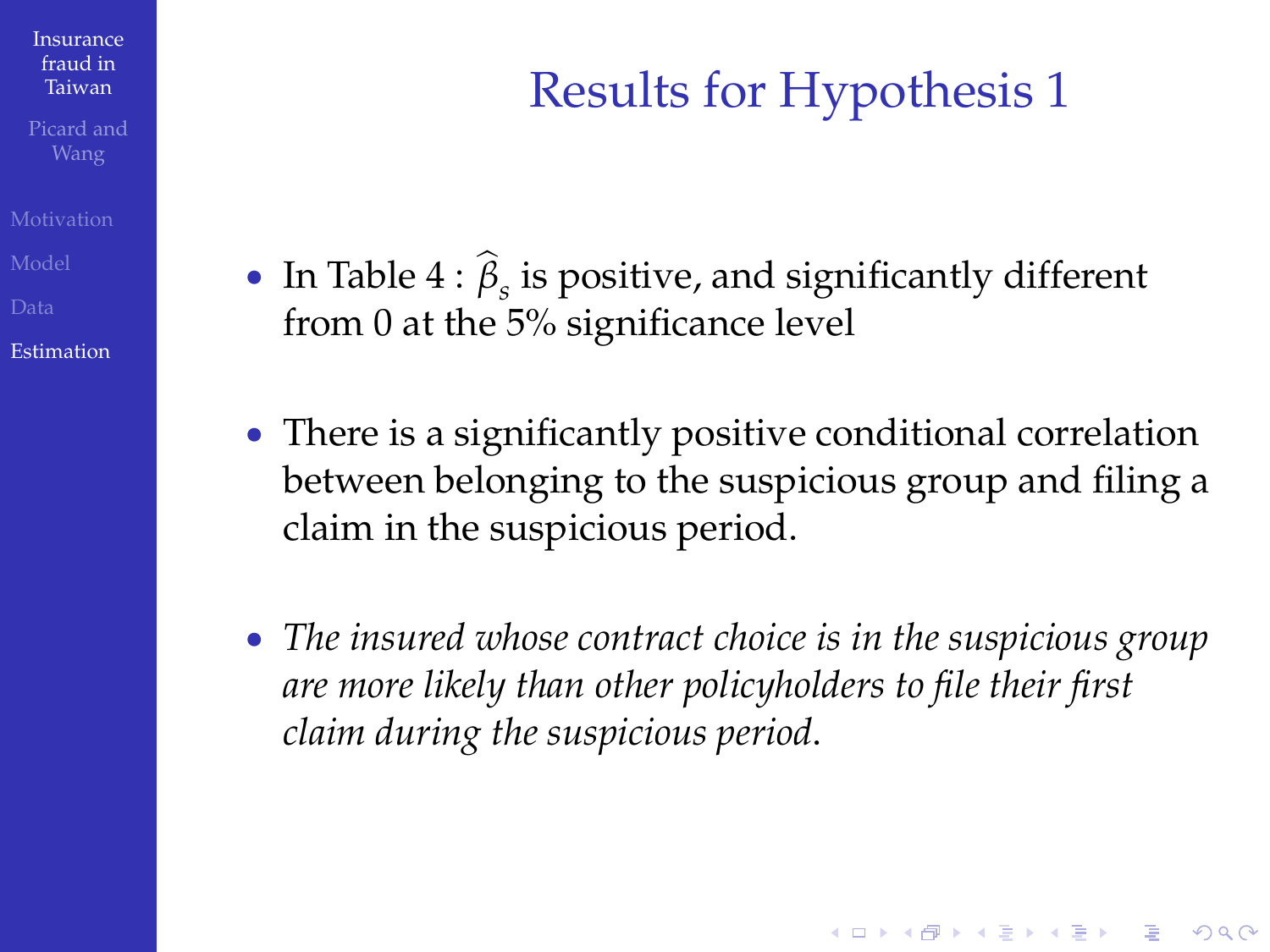### Robustness test

- In Table 5 (restriction to B contracts) :  $\beta_s$  is positive, and significantly different from 0 at the 1% significance level
	- Within the sub-group of type-B contracts, the conditional correlation between the suspicious contracts and the claims in the last policy month is significantly positive.
	- This is not only the evidence of fraud which can be distinguished from adverse selection, but it is also an evidence that can be distinguished from ex ante moral hazard.

[Estimation](#page-25-0)

[Insurance](#page-0-0) fraud in Taiwan Picard and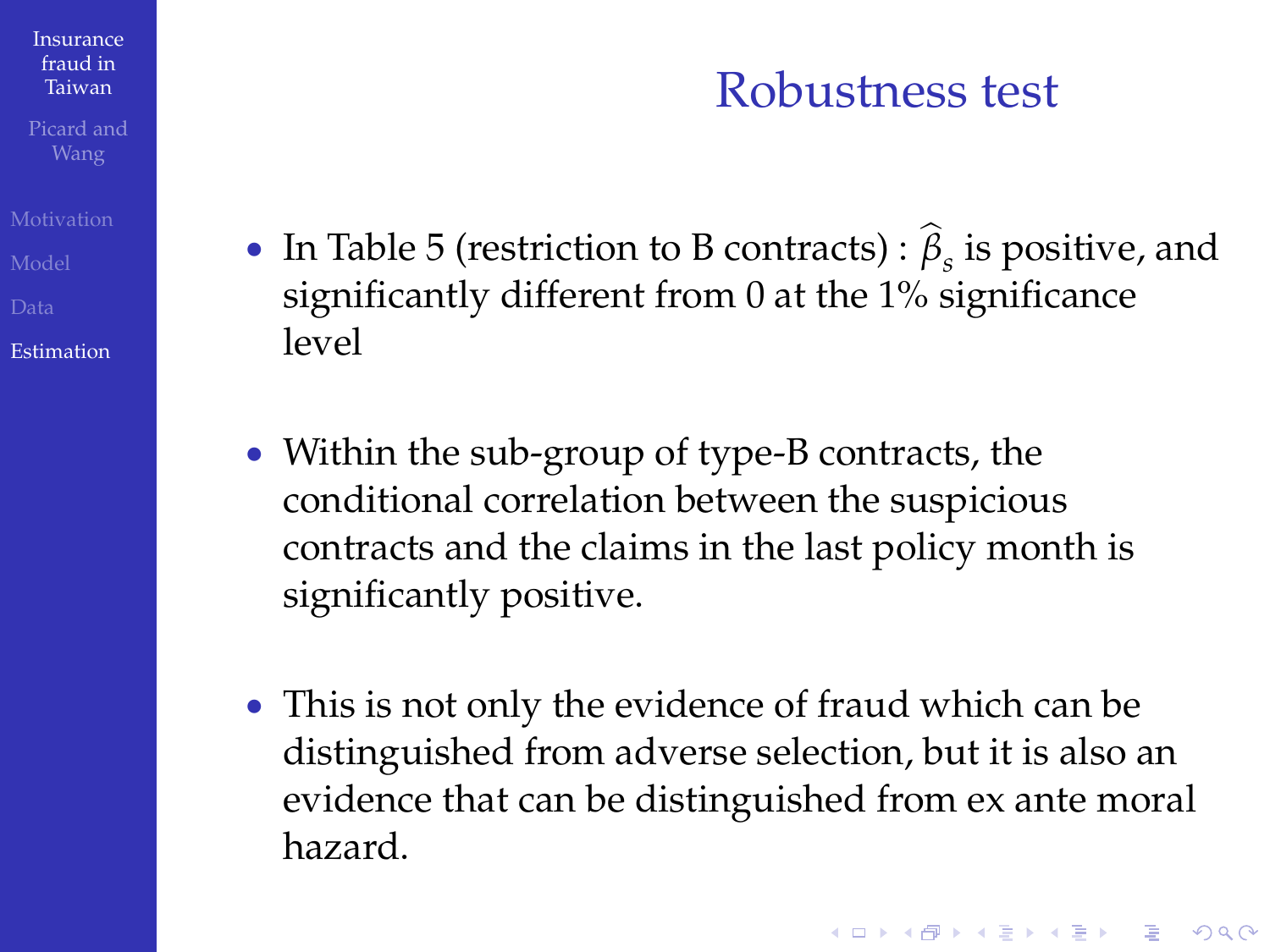### Table 5: Restriction to B contracts

| First stage<br>Eq $(6)$ |        | Second stage<br>Eq(7) |        | Second stage<br>Eq(8) |        |
|-------------------------|--------|-----------------------|--------|-----------------------|--------|
|                         |        |                       |        |                       |        |
| $-1.0542$               | 0.0210 | 2.3170                | < 0001 | 2.3409                | < 0001 |
|                         |        | $-0.1962$             | < 0001 | $-0.1927$             | < 0001 |
|                         |        | 0.0599                | 0.0010 | 0.0113                | 0.2102 |
|                         |        |                       |        | 0.2943                | < 0001 |
|                         |        |                       |        | 0.0571                | 0.0010 |
|                         |        | 0.0296                | 0.0640 | 0.0487                | 0.0820 |
|                         |        |                       |        | $-0.1272$             | < 0001 |
|                         |        |                       |        |                       |        |

Picard and

[Insurance](#page-0-0) fraud in Taiwan

[Estimation](#page-25-0)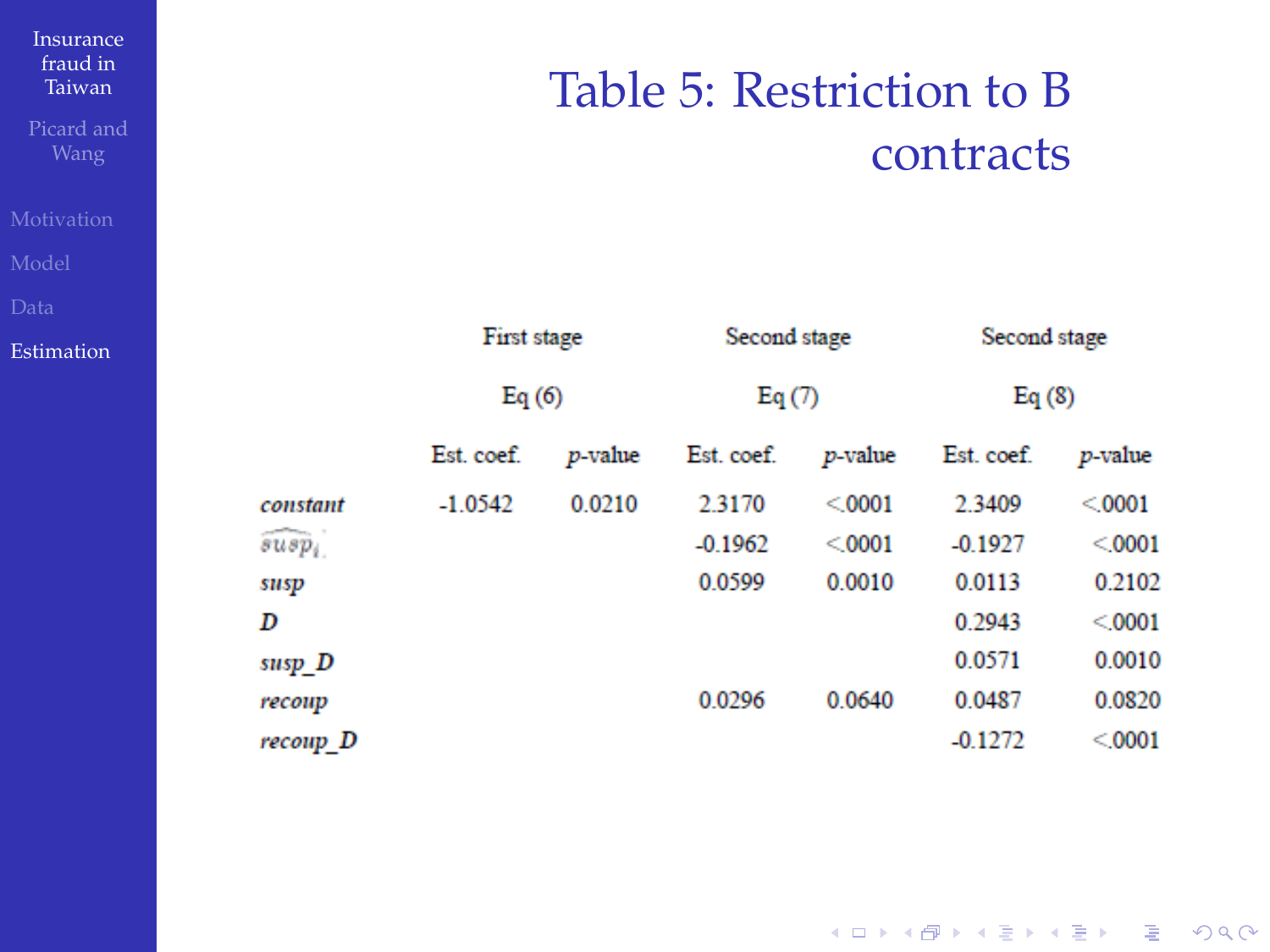[Estimation](#page-25-0)

## Results for Hypothesis 2

- **I**n Table  $4: \beta_s$  is positive, but not significantly different from 0 anymore. However, the  $\hat{\beta}_{sD}$  is positive and significantly different from 0 at 1% significant level.
- After we control for the interaction between the DOA channel dummy variable and the suspicious group dummy variable, the conditional correlation between choosing the suspicious contract and filing claim in suspicious period disappears.
- This confirms the conjecture that the DOAs are the main channel of fraud.